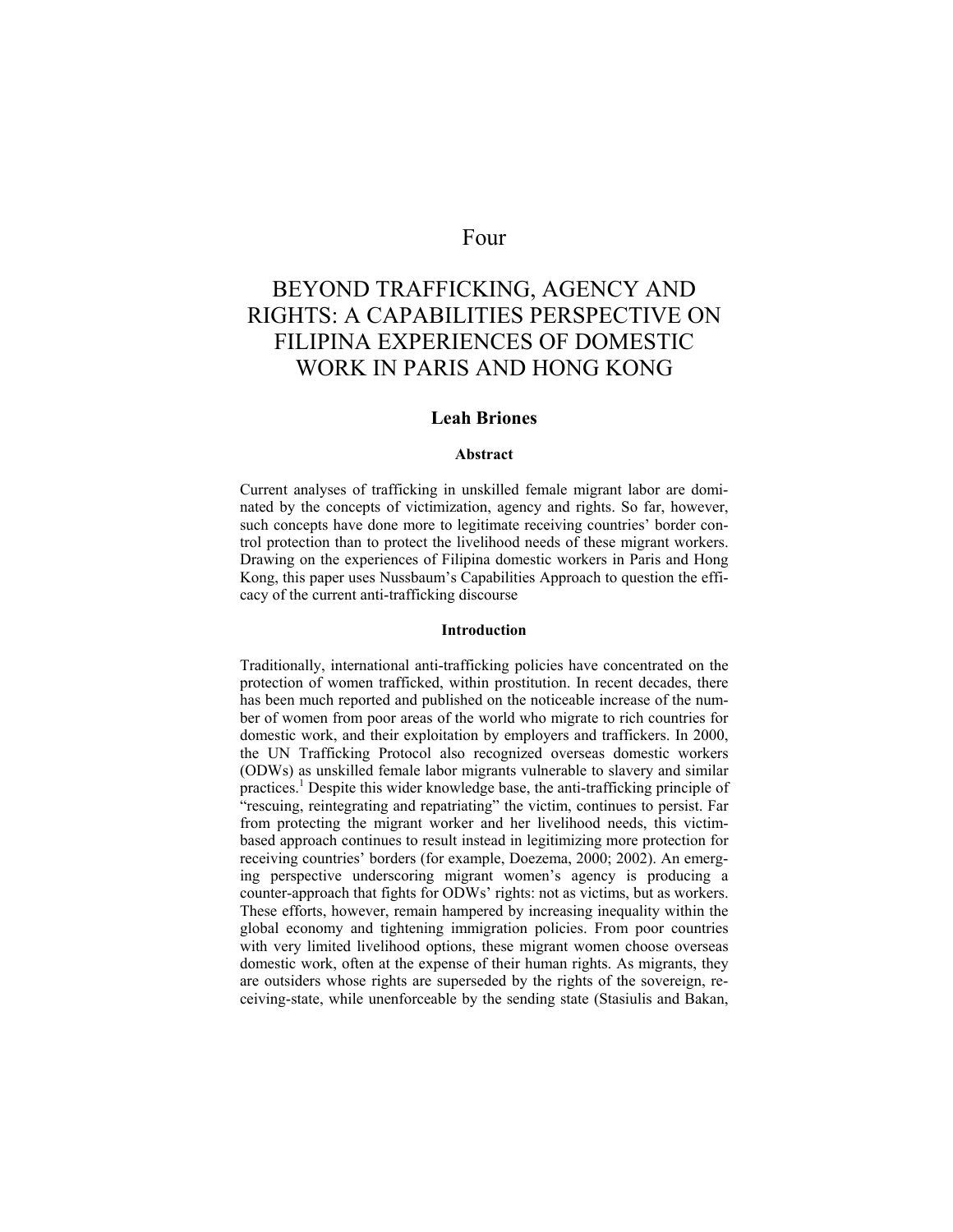1997). Consequently, the current rights approach has done little to change the historical course of anti-trafficking policy.

This paper employs Nussbaum's Capabilities Approach to tackle the limitations of the rights-based approach in responding to the situation of migrant domestic workers. Focusing on women domestic workers migrating from the Philippines, the paper shows how current polarized analyses of ODWs theoretically conflate agency with rights, and practically remain aloof to their subjects' needs for sustainable livelihoods. It then draws from Filipina experiences of domestic work in Paris and Hong  $Kong<sup>2</sup>$  to show how it is the question of capability (what she is actually able to do and be) rather than rights (what she is entitled to do and be) with which the ODW is most immediately concerned. I then use the Capabilities Approach to theorize agency with rights, and to conclude that rights-based initiatives should foreground capability as the political goal. The current challenges faced by both the victim and agency-based approaches show that unless the ODW's agency is conceptualised in terms of its capability to be practiced, it will continue to provide little impact on the progress of current policy actions on who to protect—the Slave or the Worker; and what to protect - rights or livelihoods.

#### **Constrained Agency and the Problem of Rights**

Since the 1970s, women in the Philippines have faced increasing unemployment and insufficient wages. Thus, many have resorted to participating in the global labor market for domestic work. More recently, Filipina overseas domestic workers (FODWs) have come to form the majority of female labor migration from the Philippines, which accounts for around 70% of the country's international labor migrants (POEA 2005). While their participation allows access to wages that sustain livelihood expenses, ranging from raising capital for micro-enterprises to raising families, it remains fraught with violations of their human rights. Given this contradictory situation, studies of FODWs have portrayed them as either coerced or oppressed victims/slaves, or as consenting and empowered agents/workers. Feminists arguing for "the victim" attribute the increase in poor women's migration for work to the expansion of a patriarchal, capitalist global political economy (see especially Ehrenreich and Hochschild, 2002; Sassen, 1988; 1998; 2002a; 2002b). They argue that the structural gendered inequality in the global economy is manifested in both the labor emigration policies of sending countries and the immigration and domestic labor employment policies of receiving countries, which devalue and render migrant women workers invisible. They describe overseas domestic workers (ODWs) as: export-import traded commodities whose labor is reduced and confined to slave-like servitude within the domestic work sector of receiving countries (Aguilar and Lacsamana, 2004; Altink, 1995; Anderson, 2000; Bakan & Stasiulis, 1997; Bals, 1999; Chang, 2000; Cheng, 1996; Chin, 1998; Constable, 1997; Ehrenreich and Hochschild, 2002;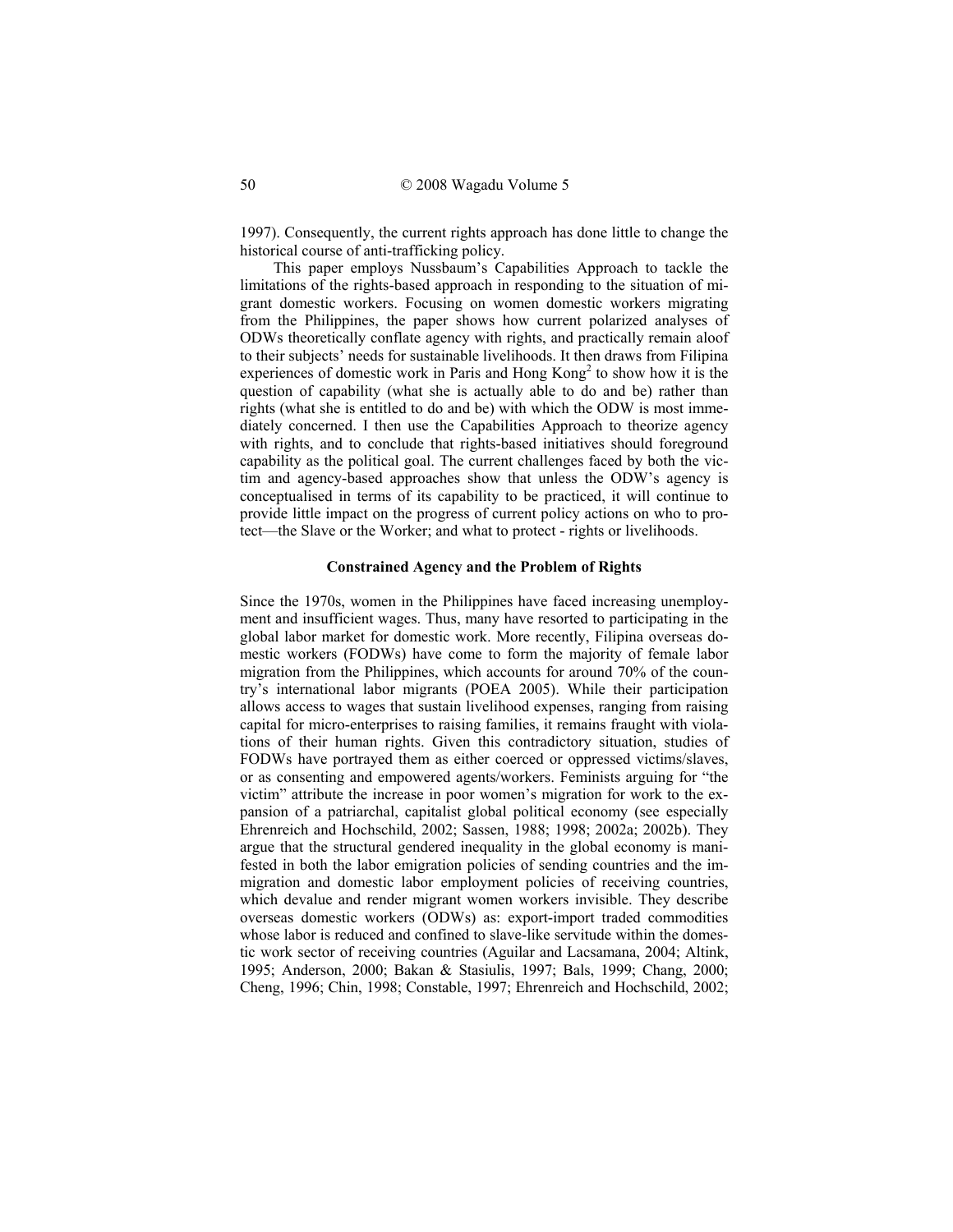Heyzer, Nijeholt, and Weerakoon, 1994; Li, Findlay, and Jones, 1998; Lindio-McGovern, 2003; Rhacel S. Parreñas, 2000; 2001; Pratt, 1997; D Stasiulis and Bakan, 1996; 1997; 2000). Supporting these observations are human rightsbased NGOs findings on ODW abuse worldwide, which includes the withholding of wages/passports, near or total confinement in employers' homes, physical and sexual harm as well as psychological abuse, in terms of constant threats of violence (e.g. Social Alert, 2000) and overwork. In contrast, some feminist works employ the concept of "agency" to highlight the more positive aspects of FODW experiences. These agency-centered studies highlight the individual migrant's decisions to pursue livelihood opportunities in the global labor market, and foreground the migrant's social and financial capital gains from international labor migration (Barber, 2000; Ebron, 2002; Ford, 2001; Gibson, Law, and McKay, 2001; Liane Mozère, 2001; Tacoli, 1999). These studies draw on the increasing acknowledgment in migration studies that international labor migration can empower poor migrant women by enabling the formation of trans-national households, which in turn alter gender powerrelations back in their own households to favor the migrant woman (Hondagneu-Sotelo, 1994; Morokvasic, 1984). In addition, international labor migration can politically empower migrant women to participate in collective resistance through migrant networks (Yamanaka & Piper, 2003 pp. 1-2).

Policy actions remain divided along the same lines. The feministstructuralist works and human rights NGOs findings on domestic slavery: for example, have resulted in a "modern slavery" discourse which has enabled some NGOs to successfully lobby for the "protection" of victims under antitrafficking laws (see for example the NGOs mentioned in the policy reports by the Council of Europe on domestic slavery, 2001; 2004). In contrast, there are those who call for a paradigm shift in policy approaches from the protection of the victim, to the assertion of their rights. Schwenken (2003, 2005), for instance, uses the case of RESPECT, a Europe-wide network of ODWs and their supporters, to demonstrate that viewing ODWs as women with voice and agency, rather than as passive victims, allows the rights of ODWs to be heard and respected, rather than repressed, by the receiving state. The RESPECT network calls for the rights of ODWs for mobility both within the states of the European Union (EU) and the EU itself, as well as the right to earn their livelihoods by being recognized as valuable workers doing "proper work." Schwenken argues that recognizing the domestic worker as a bearer of political rights provides the platform from which a political imperative for foregrounding the agency of ODWs can be achieved.

This polarized approach to ODWs shares much in common with the debate over prostitution in less-developed countries, and more recently, over trafficking in sex from less-developed countries, within feminism. Kempadoo (1999) and Agustìn (2005), for instance, note the tensions between advocates of "the victim" who emphasize aspects of violence and sexual slavery in prostitution, and advocates of "the agent" who propose prostitution as "work" for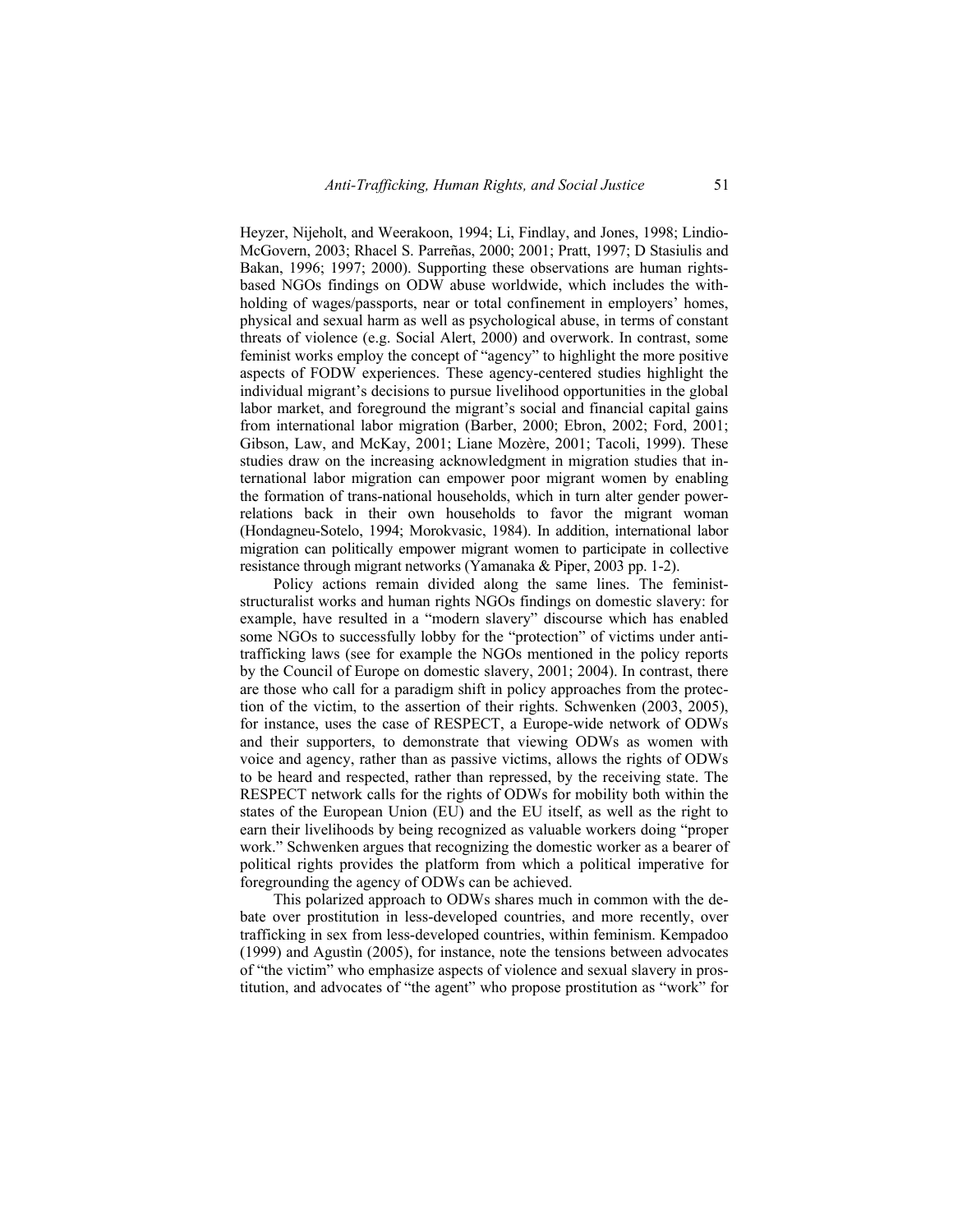women who have limited livelihood options. Doezema (2000; 2002) further shows how the debate extends to the issue of the victim's "coercion" versus the agent's "consent" in international policies against human trafficking. She traces the debate back to western feminist abolitionists in the early twentieth century who, under the banner of human rights, called for protection of the female victim from trafficking and other forms of slavery. However, Doezema argues that such policies result in justifying repressive measures that deny prostitutes of their autonomy and agency, while restricting their mobility to cross international borders in search of work. Indeed, there has been mounting criticism against the current protective measures that focus more on receiving-countries' concerns of border control rather than on securing sustainable livelihoods for ODWs (Agustìn, 2005; Anderson and Davidson, 2003, p. 55; Limanowska, 2004; Pécoud and de Guchteneire, 2005, p. 3; Piper, 2005; van den Anker, 2004, pp. 3-4).

Much like the state of the debate on "prostitution," the growing case for ODWs' agency and the assertive claim to rights entailed stops short of addressing the root cause of migrants' needs for sustainable livelihoods. At the conceptual level, the idea of agency seems to be conflated with rights. It is not clear how having agency directly leads to having rights. Indeed, what type of agency is being conflated with what type of rights? In the particular issue of livelihoods for FODWs, for example, can a FODW earn a livelihood by being a slave? Is she therefore practicing a type of agency without rights? Or is she using her agency to practice her right to earn a livelihood over her right to non-enslavement?

These difficulties with the concept of agency become apparent when considering the feasibility of the rights-based approach in the political arena. Firstly, the focus on rights is concerned with the domestic labor laws and related immigration rules within the borders of the receiving states. This ignores those who undertake circular migration, or who are yet to enter receiving countries' borders, or to return to their country of origin. As Cox (1997) and Sim (2002) have identified, the vulnerability of ODWs extends beyond the workplace destination, and occurs as a process that begins from preparation and recruitment for going abroad, to working abroad, but also to returning home. Secondly, because the focus on rights is based on the demand of overseas domestic work, the supply side, bound in underdevelopment and lack of livelihood access in countries of origin, does not receive appropriate attention. This leads to the third problem in agency-based analysis; that is, the failure to incorporate the role of broader structural contexts that push and facilitate the movements of ODWs through multiple borders, and in the case of circular migration, multiple times. The fourth problem pertains to the applicability of rights in host settings, as well as in the international political arena. In host settings, the issue of rights is in itself precarious and is received differently. For example, while ODWs' rights in western European receiving countries are attached to the right to citizenship, ODWs' rights in receiving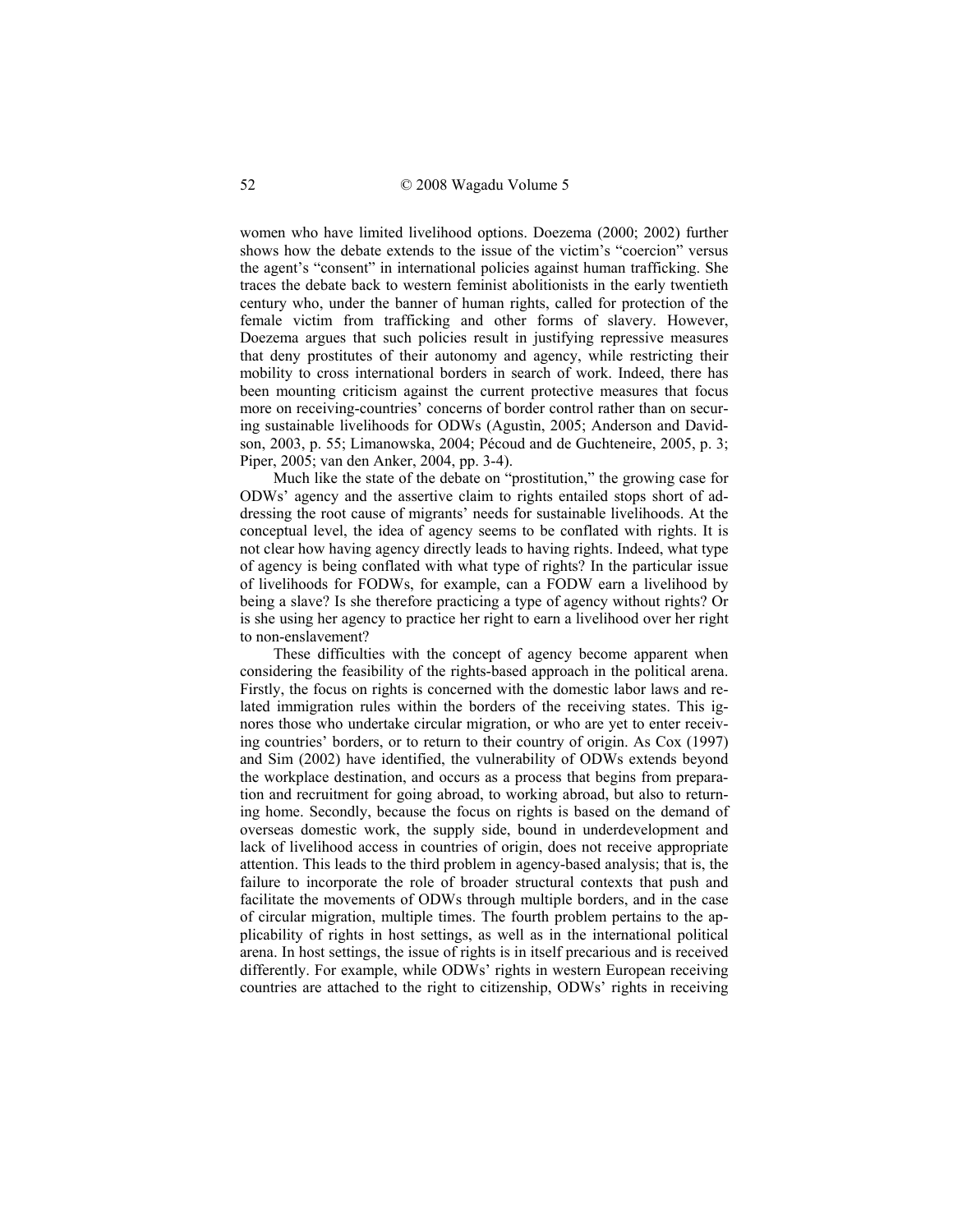countries in Asia are limited to short-term contracts (Battistella, 2002; Bell and Piper, 2005). Internationally, the fight for rights seems futile in the face of a lack of political will, by both sending and receiving states. The 1990 United Nations Convention on the Rights of All Migrants and their Families remains unratified by receiving countries. Where it has been ratified by the sending country, limited financial and technical capacity to enforce the rules of the Convention, has resulted in a rights-based approach that is practically ineffective (Pécoud and de Guchteneire, 2004, pp. 12-17). Last, a rightsbased approach fails to consider the impact of increased rights on the sustainability of livelihoods, even within borders. More rights could lead to demands for better wages and working conditions, and probably citizenship. In turn, this could lead to receiving states closing off the migrant domestic labor market since pressure on state resources would make it preferable to encourage citizens to undertake the work instead. After all, the reason ODWs are "imported" (and tolerated, if illegal) in the first place because they are cheap, flexible, and expendable. Conversely, increased rights can speed up the process of saturation of the overseas domestic work labor market, as supply from the poor and populous countries rapidly expands. In both cases, the issue of sustainable livelihoods for migrant workers could become even more precarious as employment opportunities contract. In many senses, having rights is not necessarily conducive to the practice of agency when the agent is in such highly constraining circumstances.

#### **Data and Method**

As part of a study on the nature of constraints to FODW agency, I conducted fieldwork in Paris and Hong Kong to interview twenty-four FODWs (twelve in each city).<sup>3</sup> Paris and Hong Kong were chosen as research sites because of their disparate conditions; Paris as a site for undocumented migrant work, and Hong Kong for documented (the majority of FODWs in Paris are undocumented while the majority in Hong Kong are documented).<sup>4</sup> Comparatively, the study sought to determine to what degree the FODW's inclusion as either documented or undocumented worker entitles her to citizenship and other rights-based claims. The study also sought to learn from individual migrants' experiences of documented and undocumented status, within national settings. To fully account for the issues of constraints to FODW agency, the sample in each city consisted one-third of those who had experienced enslavement; another third, of those who were oppressed and/or abused (in ways that the respondents' considered different from enslavement); and the last third, of those who enjoyed satisfactory working and living conditions and who saw their situations as similar to other wageworkers in gainful employment. Because of the criteria for determining who is enslaved, oppressed/abused or contentedly employed rested on the FODWs' own classification of the situation, variations to the three categories were created (see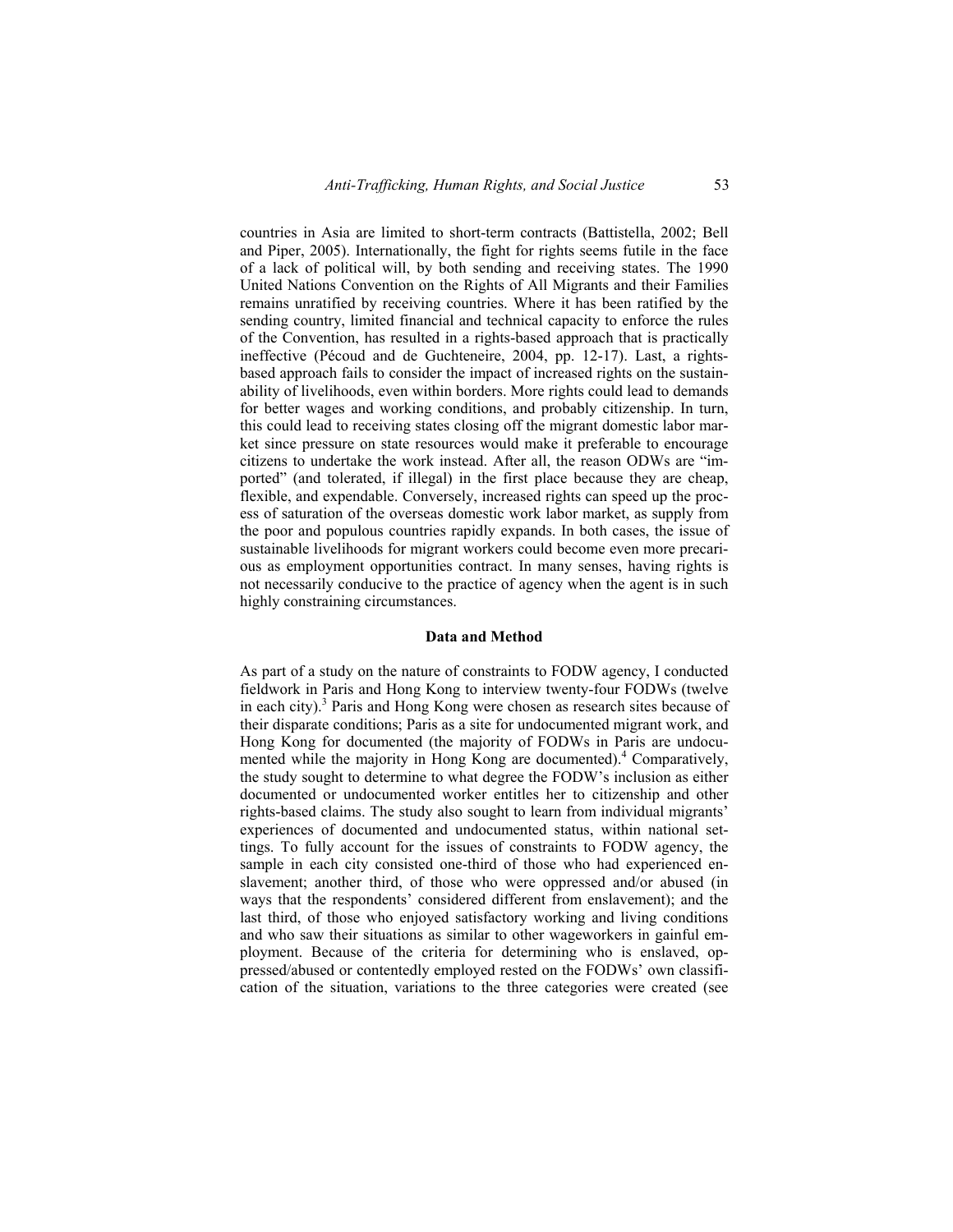Table 1).<sup>5</sup> In this paper, I focus on the life trajectories of JB and Ellen to provide some insights into the complex and temporally fluid relationship between their agency and the constraints they face as ODWs. JB is a recently turned documented worker in Paris who has always seen her situation as that of a "Wageworker," while Ellen is a documented worker in Hong Kong who classified her situation as that of a "Slave Wageworker."

**Table 1. FODWs' classifications of their work situation in Paris and Hong Kong** 

| FODWs in Paris | Own Classification                 |
|----------------|------------------------------------|
| Delia          | Wageworker                         |
| Felise         | Wageworker                         |
| Gudilia        | Wageworker                         |
| Mila           | Wageworker                         |
| Nene           | Wageworker                         |
| Indiana        | Wageworker                         |
| JB             | Wageworker                         |
| Minda          | Former Slave now Wageworker        |
| Melanie        | Former Slave now Wageworker        |
| Sally          | Former Slave now Wageworker        |
| Helena         | Former Slave now Abused Wageworker |
| Lani           | Former Slave now Wageworker        |
|                |                                    |
| FODWs in HK    | Own Classification                 |
| Michelle       | Wageworker                         |
| Red            | Wageworker                         |
| Virgo          | Wageworker                         |
| Bernie         | Wageworker                         |
| Loveley        | Wageworker                         |
| Lilia          | Wageworker                         |
| Ellen          | Slave Wageworker                   |
| Jinky          | Abused Wageworker                  |
| Alili          | Oppressed Wageworker               |
| Amity          | Oppressed/Abused Wageworker        |
| Gemini         | Slave                              |

\*Immigration Control and Migrant Domestic Labor Policy in France and Hong Kong.

Increasing inequality between developed and developing countries is a major contributing factor to the rapid growth of irregular migration (for example, Massey and Taylor, 2006; Stalker, 2000). A main consequence of this inequality has been the growth of demands for services in developed economies, from developing economies. Feminist geographers point to the sexual and racial division of labor in the international labor market that underlies this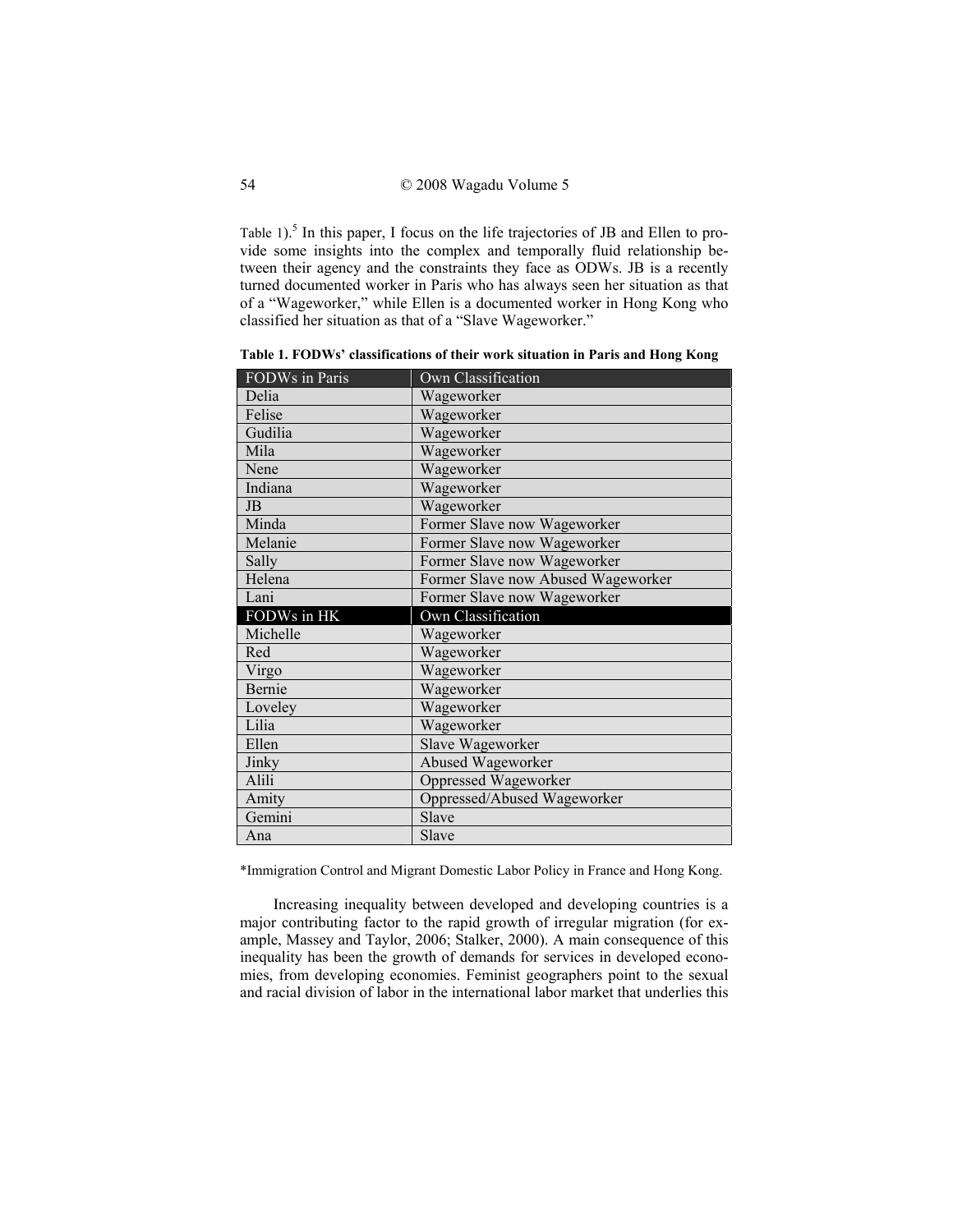supply-demand nexus. They argue that the division of labor places unskilled migrant women work at the lowest end of production and for the lowest pay, in the feminized jobs of domestic and sex work (De Dios, 1992; Glenn, 1992; Lee, 1996; Mies, 1998; Sassen, 1984). This has produced what Sassen (2002a) has termed "global cities and survival circuits"; poor women go to work for high-paid workers in global cities, and survival circuits are composed of migrant networks that facilitate recruitment, sometimes involving precarious dealings with smugglers and traffickers to ensure employment. Paris and Hong Kong are such global cities in which many low-income women from developing countries come to work. During 1996, an estimated 17000 FODWs were in France (Anderson, 1996; Torrés, 1996), with a significant number based in Paris.<sup>6</sup> Hong Kong, through a bi-lateral ODWs laborimportation scheme, hosts around 220 000 FODWs (HKID, 2005). Despite rising demand in both France and Hong Kong, state immigration and domestic labor employment policies largely leave unrecognized the crucial contribution of ODWs to national growth, as well as to the national well-being of households (Anderson, 2000; Constable, 1997; Narula, 1999; Tam, 1999).

French immigration policies do not acknowledge independent female entry, forcing many female migrant workers to enter France through tourist visas which most overstay, or by using the services of smugglers and/or traffickers (Misra, Woodring, and Merz, 2005). Some arrive as escapees from the relatively harsh working and living conditions in the Middle East, or from Middle Eastern employers who have settled in France, or who go to France for their vacation. Once in the country, the migrant women are able to remain hidden from immigration authorities by engaging in "invisible" employment such as domestic work. Although France has among the most responsive labor regulations governing domestic work (Blackett, 1998; Cabral, 2001), these regulations apply only to those who are legally employed. The regulations do not address the need to issue work permits for domestic workers, leaving the status of legal employment to the discretion of the employer. However, few employers register their employees, further ensuring that exploitation in relation to their working conditions, pay, and social benefits remains largely hidden (Narula, 1999, p. 161). Similarly, a government initiative requiring employers to legalize their domestic workers, remains largely ineffective as many employers continue to employ cheap and flexible labor, which if documented, would mean higher wages and taxes, and ultimately less control over their employees (see for example, Mozère, Maury, Fijalkow, Dahan, and Lenhart, 2001). In Hong Kong, the Administration's strictly regulated ODW sector provides a set minimum wage, a formal labor contract, which is contestable in its labor courts, and an Ordinance that provides for the rights of migrant workers to join/form trade unions. However, ODWs remain on-call for 24 hours, as contracts do not specify working hours. The contract is also bound to immigration policies that limit ODWs to two-year terms, to deter any claims to citizenship.<sup>7</sup> In 1987, the Administration introduced the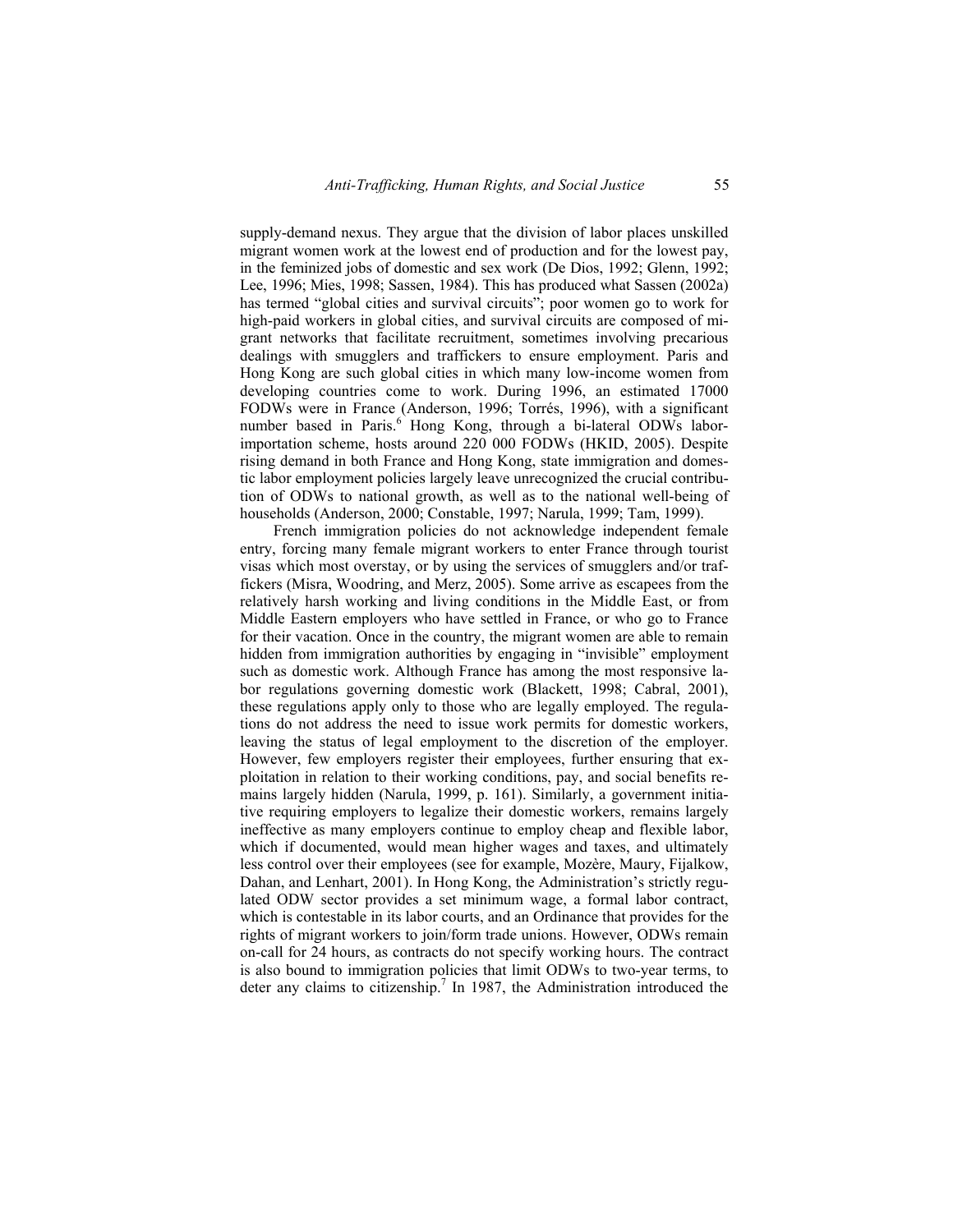Two Week rule, $8$  in response to a perceived increase in irregular activities by ODWs. It requires ODWs to leave its borders within two weeks of the termination of their contracts. This means that any labor conflict with employers has a strong likelihood of leading to deportation, and therefore loss of employment for the ODW. Thus, as in France, Hong Kong state policies push ODWs into an invisible realm, in which ODWs stand powerless against (potentially) abusive employers.<sup>9</sup>

In addition to employer-inflicted abuse, NGOs in France and Hong Kong have revealed how practices by recruitment agents/agencies can drive ODWs into slave-like conditions. These practices can range from extortionate rates charged by the agents/agencies that lead to debt-bondage to collusion with employers and/or smugglers and traffickers. Globally, NGOs have been able to broaden their influence at regional and international levels by forming transnational activist networks that fight for domestic workers' rights around the world. The most active NGOs compose mainly of migrant workers, both documented and undocumented (see for example, Law, 2002; Stasiulis and Bakan, 1997). This points to an important characteristic of ODW migration which has received little attention in the literature: that of tenacity. Even in documented situations such as Hong Kong, this observation holds true for the many who stay there (by renewing contracts or, in the minority of cases, by successfully circumventing state rules) for as long as possible. Further evidence to this tenacious migration is the shift in NGO services which used to deal with repatriation but now concentrates on livelihood support (see for example, Roberts in Ball and Piper, 2002, p. 1030). Thus, despite oppressive state policies, significant numbers of FODWs have remained in France and Hong Kong.

Given such structural constraints on the one hand, and their persistent high numbers and growing activism for the right to work and stay in destination countries on the other, FODW participation in overseas domestic work cannot be explained only by structural forces of the global labor market, nor can it be explained through analysis of the voluntaristic orientations of the individual migrants. Such analysis may provide an important basis for understanding how migrants practice agency, but they say little of the migrant's "staying power." Indeed, what are the factors, which determine the migrant's ability to continue in overseas domestic work, and how do they relate with the practice of her highly constrained agency? In other words, what is required to make a victim a victor $?^{10}$ 

#### **The Issue of Capability: Constraints in the Host Locale**

Regardless of self-classifications, legal status and work locations, the respondents' definition of wage work generally reflect the liberal view of the free labor wage contract. In contrast, definitions of enslavement are fluid. While the narratives on slavery are generally reflective of the feminist structuralist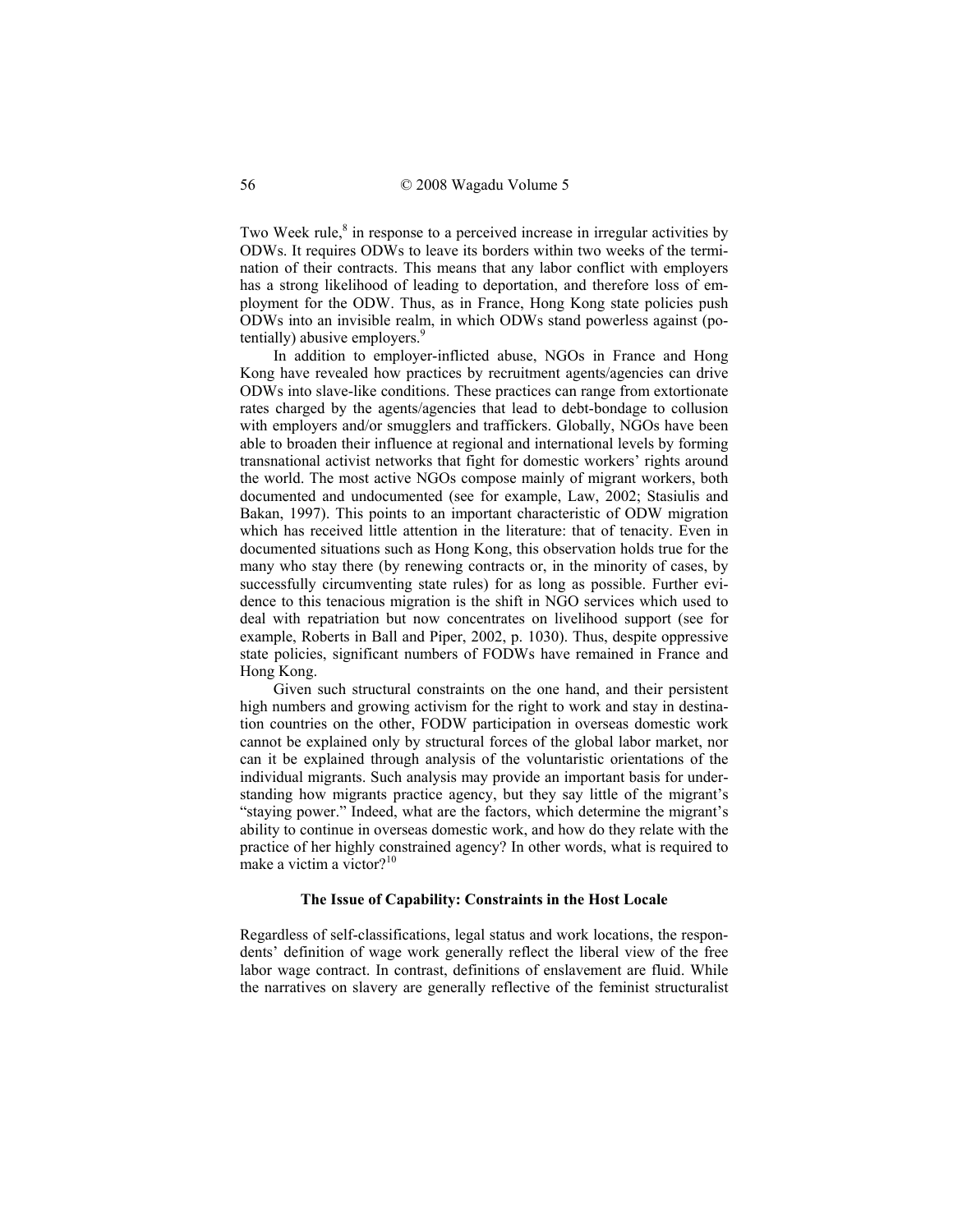perspective that sees slavery and similar practices in contravention to the labor rights attached to wage work, they importantly reveal an intrinsic link between slavery and wagework in the FODW experience. As Ellen in Hong Kong explains:

[I'm] a "slave wageworker." You see, this is the way I think about my situation: abuse, enslavement, whatever - they are those negative things natural to life; natural to looking for money. It's a fact that it's hard to find and earn money. If you don't move or act or do, neither will money fall into your lap. So that although destiny has put me here in domestic work it has likewise put office workers in office work, say. But essentially, it is just work and we still have to work hard for our money. Enslavement is natural to my type of work, so that I can say, I am a slave but I am not abused. My employers are higher in status but they still give me my pay and look after me when I'm sick. Just like other employers out there.

Ellen demonstrates here not only how wage work and slavery can be inseparably experienced but also philosophically accepted by the FODW. This perspective of "slavery" is implicitly shared across the range of respondents' situations, from those who classified themselves as slaves to those who classified themselves as wageworkers. However, it would seem that slavery is seen as acceptable on the two conditions: that one is remunerated for the work provided, and one is not subjected to violent abuse.<sup>11</sup> Thus, Ellen could endure domestic work with her employers:

In the earlier years of my work . . . there was little food, long hours; sleeping at 1am and waking at 6am. At the time I had to look after a 3 year old child while also cleaning and grocery shopping…I was dying of homesickness. . . . You need to be very resilient in this job. For example, my employers are very strict on top of the heavy workload. So I just close my eyes to their never-ending demands while just keeping at the work. As [12] years passed, their children grew up and the work became lighter. I began to feel like they didn't need me anymore . . . so I suggested that maybe I should return home for good…[But] they still wanted to employ me. . . . So this is why I am still with them now.

While much of this account highlights the subordinate position of ODWs in the employer/master - domestic worker/servant relationship, it is important to note that Ellen's central concern is not so much the abuse, or how, why and to what extent it occurs. Rather, she is determined to stay in overseas domestic work. Although Ellen has built her own house in the Philippines and has put away some savings for her retirement, she has decided to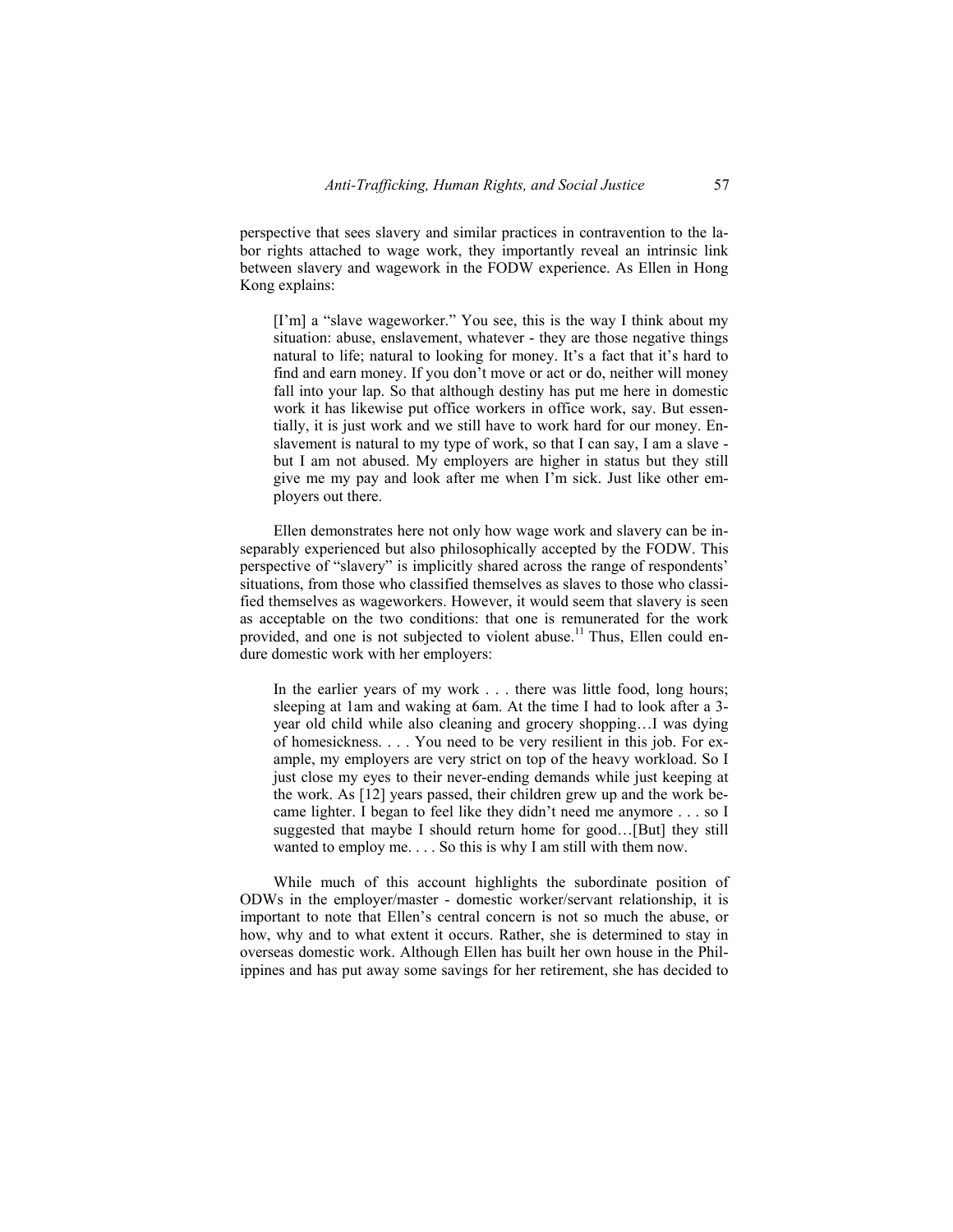continue in overseas domestic work because she wants to help her family in the Philippines:

I have nieces and nephews who are in college. If God could help my body to stay strong, I would like to stay here [for another two years] so that I can help pay for their education until they have finished college. I'm starting to feel tired now . . . I[also] have a nephew who has leukemia and so I help my sister out with his hospital bills.

JB also, having worked undocumented in Paris for five years, plans to stay by "hook or by crook":

My employers [recently] helped me get my papers …others who have been here for 10–12 years still can't get their papers [so] I have to say that the real help came from Heaven.

But [if challenged] I know that the Filipinas without papers would probably fight for their right to stay [and work here]. You see they don't want to go back to the Philippines. Life is too impossible there. Look at them now, they will just go home for about a month and then they want to come back here again because they've ran out of money there.

Actually for me, I don't ever want to return home. I will do my best to stay here by hook or by crook. If say, my fight or "crook way" was unsuccessful, then I would return to the Philippines with my savings and start up a business. If that fails, then I would have to go abroad again [to work as an ODW].

Ellen and JB illuminate here that for the FODW, "work" is about getting paid or earning a livelihood, which is intrinsically bound to being in the host locale, where cases of abuse abounds. However, there must be caution in prematurely accepting the constraints presented by employer/host locale-inflicted abuse, as a conclusion of the FODW situation. Ellen and JB tell of the harsh tradeoffs that are necessary to achieve their valued ends of earning a livelihood:

For me, I really didn't want to leave my family behind…going overseas is like taking up a job I really didn't want but it was one who could help my family, so I really had no choice.

Ellen, Hong Kong

The Philippines is my [home]. It's where I grew up and it's where my family is…The only thing that doesn't make it home is that there is no money to live. How can you enjoy life with your family when you have to worry about the most basic things in life like a safe and clean environment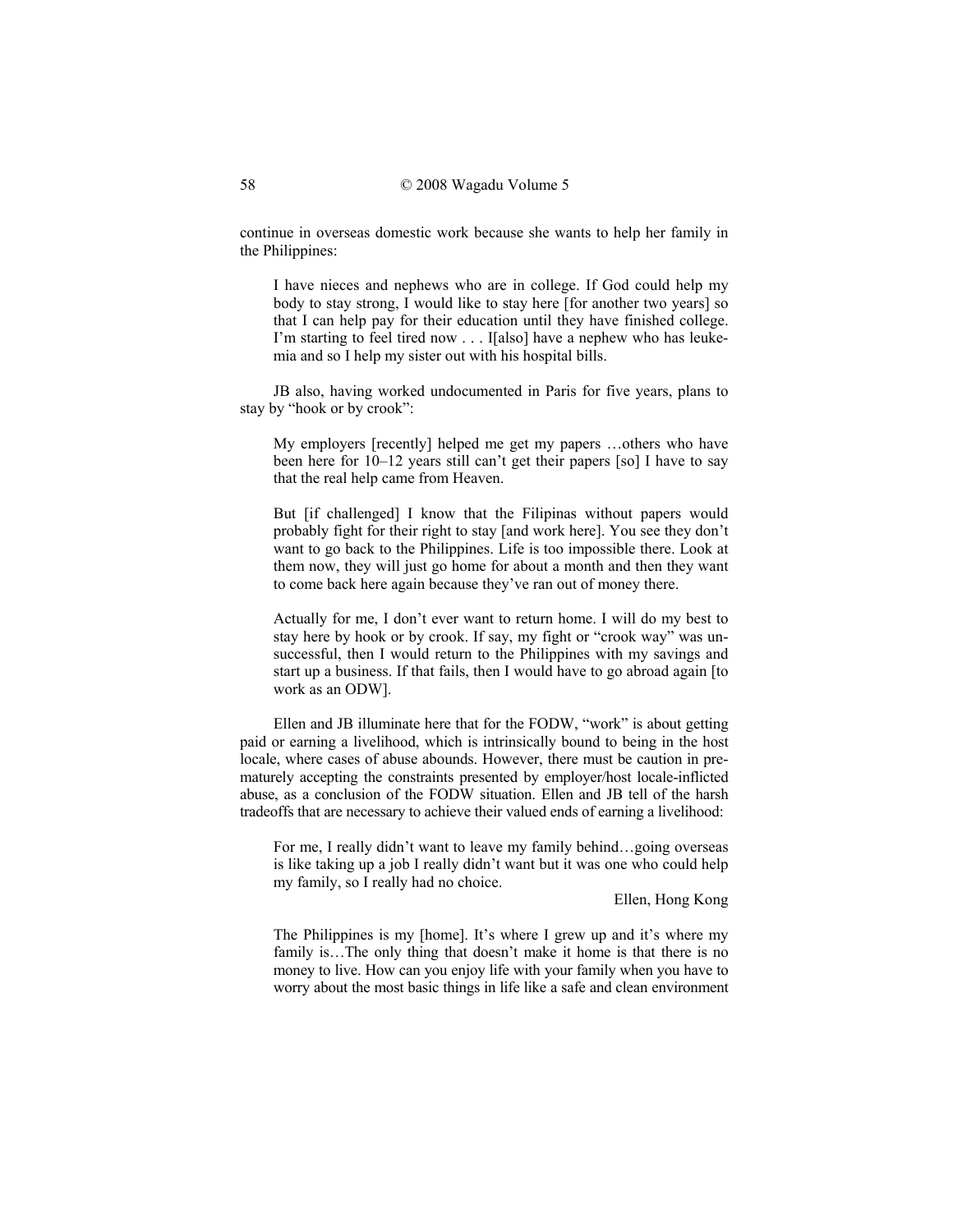in which the children can grow up, access to good food, education and health services. You can't have a home when you have no money. But if I had money, I tell you, I would definitely stay in the Philippines.

JB, Paris

As Ellen has put it, such harsh tradeoffs and other constraints are "natural to making money." Given this rather hopeless rationalization of the FODW situation, it is important to underscore the reasons that "shackle" her to the host locale in the first place. These reasons, as explored in the following discussion, arise out of structural constraints that lay outside of, but that have a direct impact on her participation in, the labor market of the host locale.

#### **Beyond the Host Locale: The Primary and Encompassing Constraint**

To grasp the more complete nature of constraints to FODW agency, it is important to go back to the beginning of the FODWs' journey as prospective migrants:

When I graduated from college [in the Visayas $12$ ] . . . I thought I would go to Manila to find a job. It wasn't easy so I took up a domestic worker job there with a Visayan woman who had a Chinese husband who ran an autosupply shop. I did everything from the cooking, housework and the shop-keeping. One day, a nephew visited from Hong Kong. I was then asked if I wanted to go to Hong Kong.. By the time my contract papers came, I really didn't want to go . . . . But at the time . . .my mother had died and my father was put into hospital. . . . I thought to myself "what am I going to do?" I couldn't afford the hospital bills . . . I was only earning around P1000/mth. My siblings were all married and they were struggling with their own financial situations. I felt like I was the one who could really help . . . . so here I am.

[I am still here because I need to help my family]. They write to me and ask for my help. I know that it's the obligations of the parents themselves to look after themselves and their own children. But I can see that my sisters and brothers are just not able to because they are not earning as much as me…You see, in our province, the reality is even though there are some jobs, they earn just enough for their food. If hospital and other unexpected bills come along, what are they to do?

Ellen, Hong Kong

I was a Teacher in the Philippines . . . . I was very determined to go abroad [and earn] because I didn't want my family and I to be hungry all our lives. My cousin has a recruitment agency… and he found work for me in Thailand . . . as a drummer for a band. But the pay was as lousy as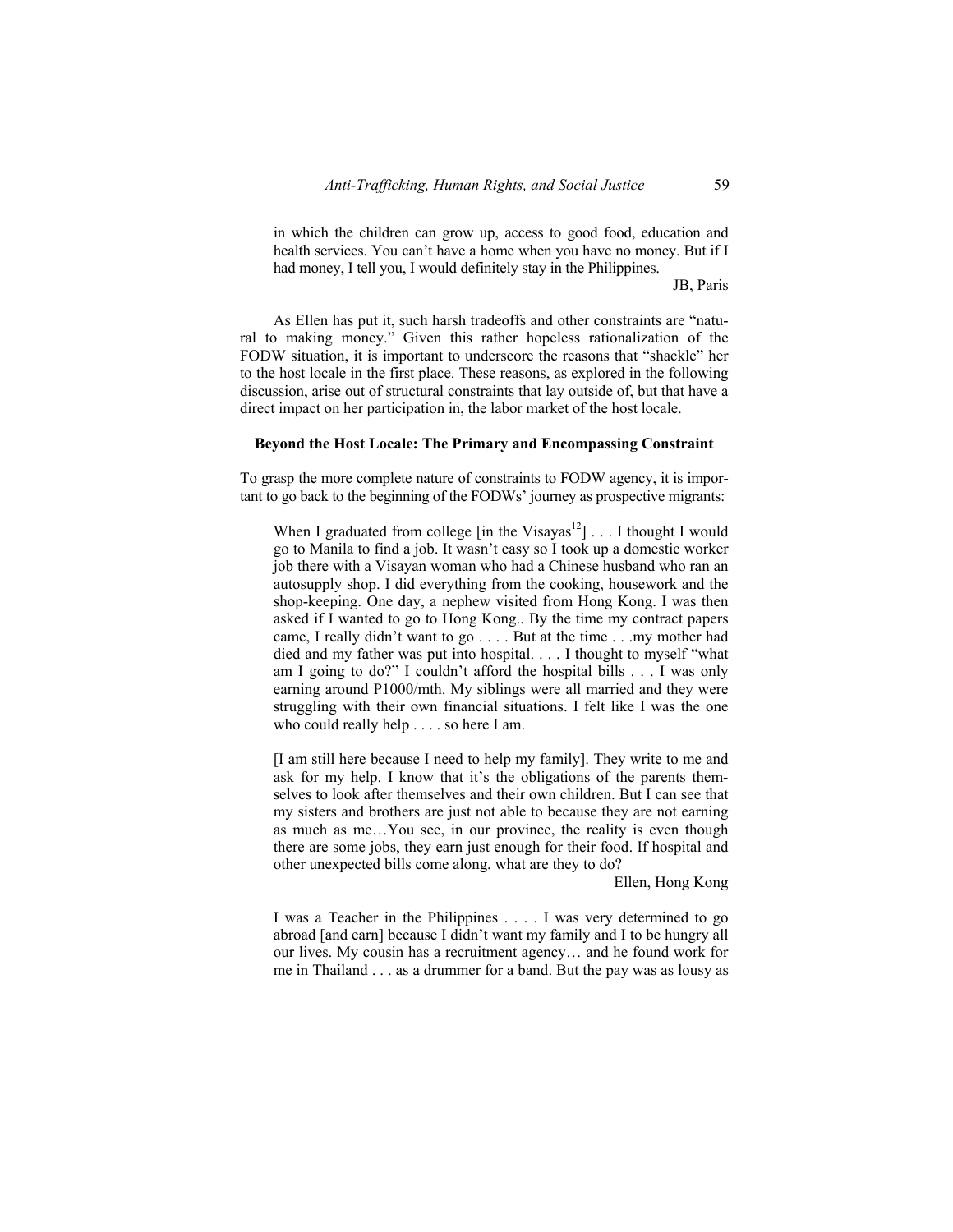you would get in the Philippines. A friend told me about Paris and arranged my flight and "tourist" visa.

When I was growing up in our province, I only needed a little to survive. Today, the 300 Euros I remit to my siblings and their family every month is not enough…Just this afternoon, I was crying because I was just on the phone with my brother. Again, he was asking for money. I said to him "but I just sent you some money recently." He replied, "oh but the tap broke and so we had to buy a new one." So I had to cry because I work so hard here for my money.

I have my formal work but I also take on another job over the weekend [undeclared]. In this way, I can earn up to E2000/month and I don't have to pay for my board and food. The price you pay for the higher income, however, is that you can't go home because it will be near impossible to get back in here again …Those who don't eventually get papers will just have to stay here forever. Anyway, they are looked after here better than they would be in the Philippines. If they should get sick here and need an operation, they don't have to spend a cent, if they can't afford it13…Come to think of it, it's probably a good thing not to go home. When you go home, you end up dead broke because you spend all your savings! And so we must clean toilets here forever; to keep refilling our pockets! . . . I could even say that my family back home, because I feel so guilty if I don't send them money, "enslaves" me. I wouldn't work two jobs and get so tired if they could look after themselves. But I feel so guilty when I have the latest fashion clothing here and good food, when members of my family do without them.

JB, Wageworker, Paris

Ellen and JB's account of the reasons for why a FODW might "forever" stay in a locale (Paris/Hong Kong) paints a rich picture of what life is like "outside" of the host locale. JB's reflections on the financial decisions behind remaining in Paris on the one hand, and her endurance of working conditions that she sees as akin to enslavement on the other, underscores the structural problems of (under) development in the Philippines. JB underpins the connection between experienced slavery in the host locale and cause of the experience as arising from the locale of origin. As she explains, she works two jobs and gets so tired precisely because her family cannot "live a certain way" without her earnings. Unlike JB, they are in a setting of underdevelopment, and are thus unable to earn enough to buy fashionable clothing and good food. In similar ways, both Ellen's and JB's labor migration illuminates how materialist structural conditions, and the financial and livelihood constraints arising from them, directs their practice of agency. Poverty, in other words, is both the reason and cause for their labor migration (see Campani, 1993, pp.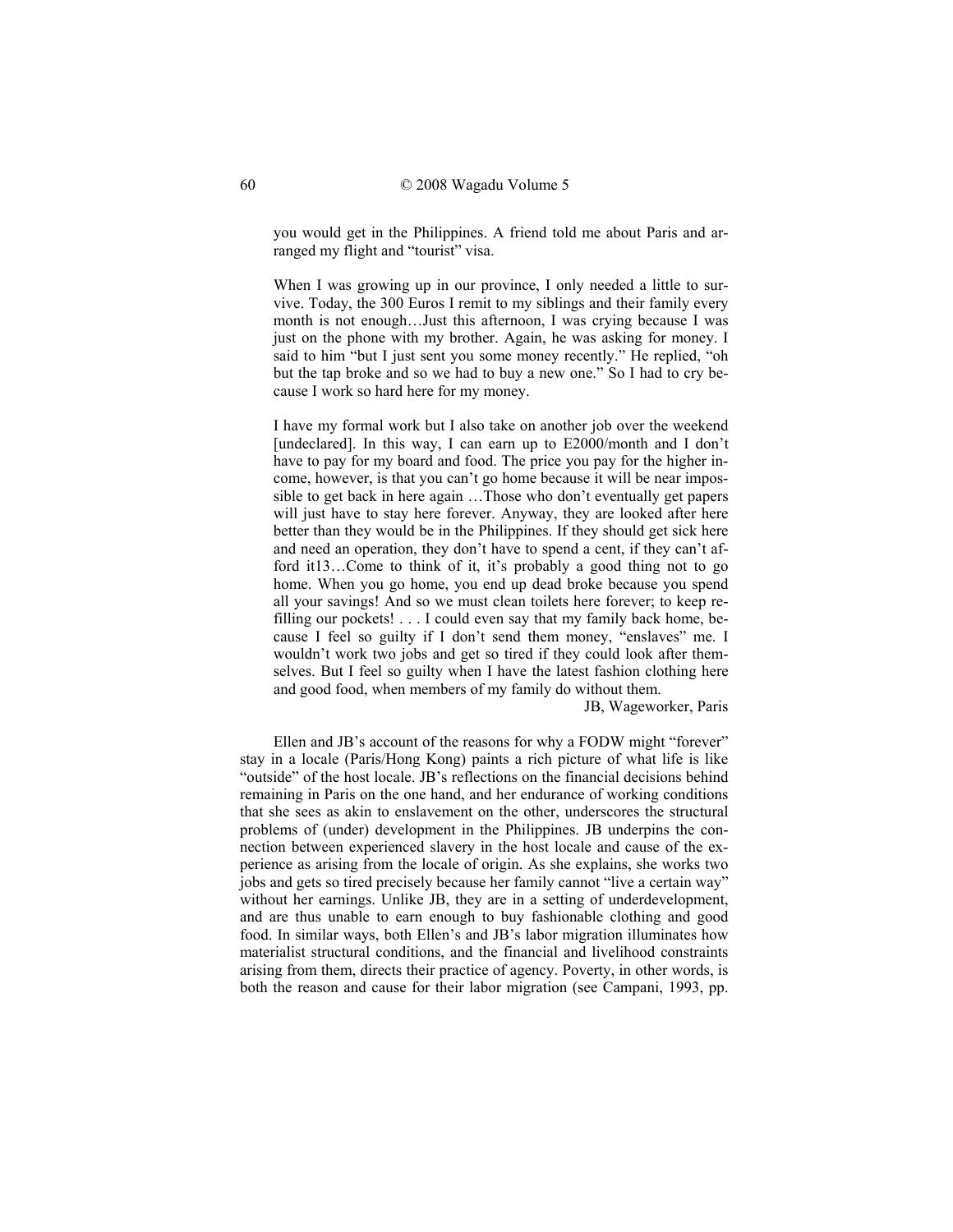197-201; Parreñas, 2005, pp. 56-66). Indeed, the great majority of the respondents said they would not have left the Philippines had they been earning enough to support themselves and their families.<sup>14</sup>

Experiences with recruitment agencies are particularly illuminating of the centrality of poverty in the decision to migrate for overseas domestic work. Those who used recruitment agencies had to take out loans from the agencies themselves. Unlike banks, recruitment agencies allow the borrower to loan 100% of funds. Re-payment is then made with the first few months of earned wages, and with extortionately high interest rates. Alternatively, those who cannot raise the recruitment fees or are not willing to take the recruitment agency loan deal, simply cannot go overseas to work. As Ellen tells of her experience:

Although I am here as a direct hire,<sup>15</sup> I've had a brush with a recruiter when I was still in the province. There was a man who came to our province and informed us that for a P20 000 placement fee, I could go to work in Oman. This was in the late 1980s. I was told I could earn a great deal of money. . . . But my family couldn't raise P20 000 . . . so I didn't end up going.

In Paris, many who either did not escape from abusive Middle Eastern employers or came directly hired, used the sort of recruitment service that provided "tourist visas" to overstay or the services of smugglers/traffickers. JB had traveled to Paris in the former mode, but as she explains, underlying the many accounts of the dangers of traffickers is the need of FODWs to use them:<sup>16</sup>

Traffickers" will always exist in some form as long as there are poor and rich countries. Ultimately, these so-called traffickers can serve as another, more effective form of recruitment for those who would not be allowed in [receiving] countries. [These recruiters] really do end up helping people—because what is life if you are left to starve in the Philippines? Or in other poor countries for that matter.

 [I know there are more risks of abuse and enslavement in Hong Kong and the Middle East [than in Paris]]. But . . . let's say, there was no way I could get to Paris, I would still risk Hong Kong and the Middle East because ultimately the risk is a calculated one . . . I would have more chance of living a good life, rather than not at all. It's either these countries or the Philippines.

That poverty is consistently the underlying reasons for FODW migration is important in informing assumptions that most FODWs cannot come from the poorest of the poor since they are "educated" (see for example, Parreñas, 2001). Like the other respondents, Ellen and JB began their labor migration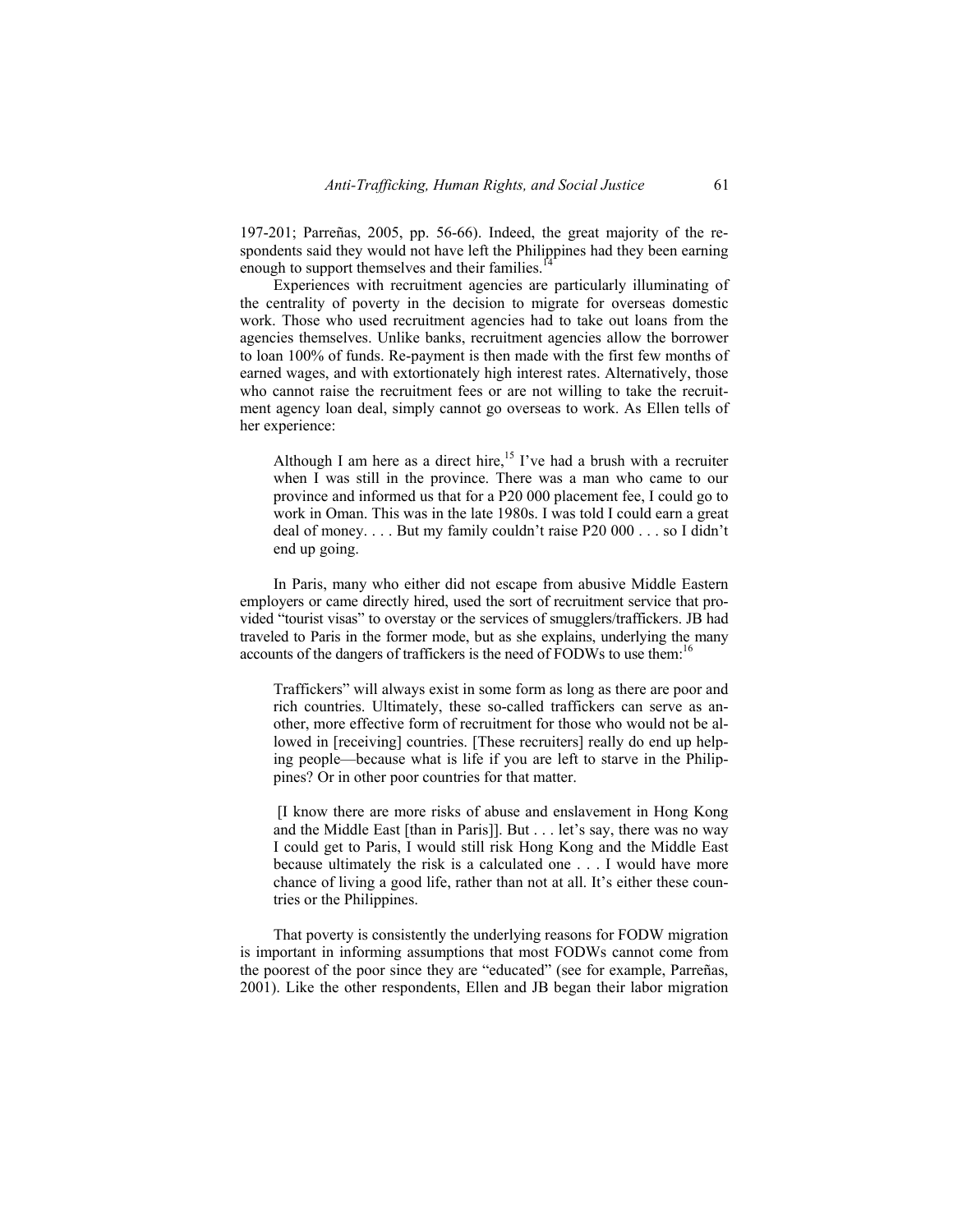with very limited or insufficient income. Indeed, their experiences remain consistent with reports on the situation of the majority of women in the Philippines that underscore experiences of poverty and high unemployment for example, Chant, 1996; Chant & McIlwaine, 1995; Elson, 1991; McCulloch and Stancich, 1998). Furthermore, the very notion of many FODWs being "educated" ignores the politics of education in the Philippines. Having attained educational qualifications in their local provincial regions, JB and Ellen are unfortunately among the many whose college degrees did not come from prestigious universities and are thus unable to secure more gainful employment in the country.

### **Constraints, Resources and the Issue of Capability to Pursue a Livelihood**

Ellen and JB's narratives across Hong Kong and Paris show that their access to resources for the purposes of a livelihood determines their continued participation in overseas domestic work. When considering the livelihood of FODWs, JB and Ellen tell us that it is important to recognize their earning power as not only intrinsically tied to migration for domestic work in the wealthier countries, but also to sustaining life for families back home, including their own upon their return. Olwig and Nyberg-Sorenson (2002) calls this practice of making a living in the context of globalization, "mobile livelihoods." The practice involves the employment of means and strategies to maintain and sustain life in situations of underdevelopment. As Ellen and JB's narratives show, "means" refers to resources in cash and kind accessed through paid domestic work overseas, while "strategies" refer to their engagement with recruiters and other bodies that ensure continued access to resources. In turn, resources are used to reduce poverty and the occurrence of poverty by being refashioned in terms of savings, capital accumulation and investments and/or for daily livelihood expenditures such as food, shelter, medicine and education for themselves and their families.

Of central importance to issues of livelihoods and resources for the FODW is the recognition that they are pursued. This means that if FODW "agency" is exercised, resources simply do not exist for the taking. Rather, they exist in a highly political environment of restrictive immigration controls that constrain FODW use of domestic work migration as a livelihood strategy, but also of underdevelopment processes that have obliterated livelihood resource access in their country of origin. As Ellen and JB highlight, it is underdevelopment in the Philippines and the lack of livelihood resources this entails that can "incapacitate" their agency. Actual access to livelihood resources is therefore an important measure of the capability of FODW agency to be practiced; to make FODW agency effective, we have to look at what she is actually able to do and be. As discussed earlier, the role of rights-based migrant NGOs has been crucial as both a means and strategy to provide con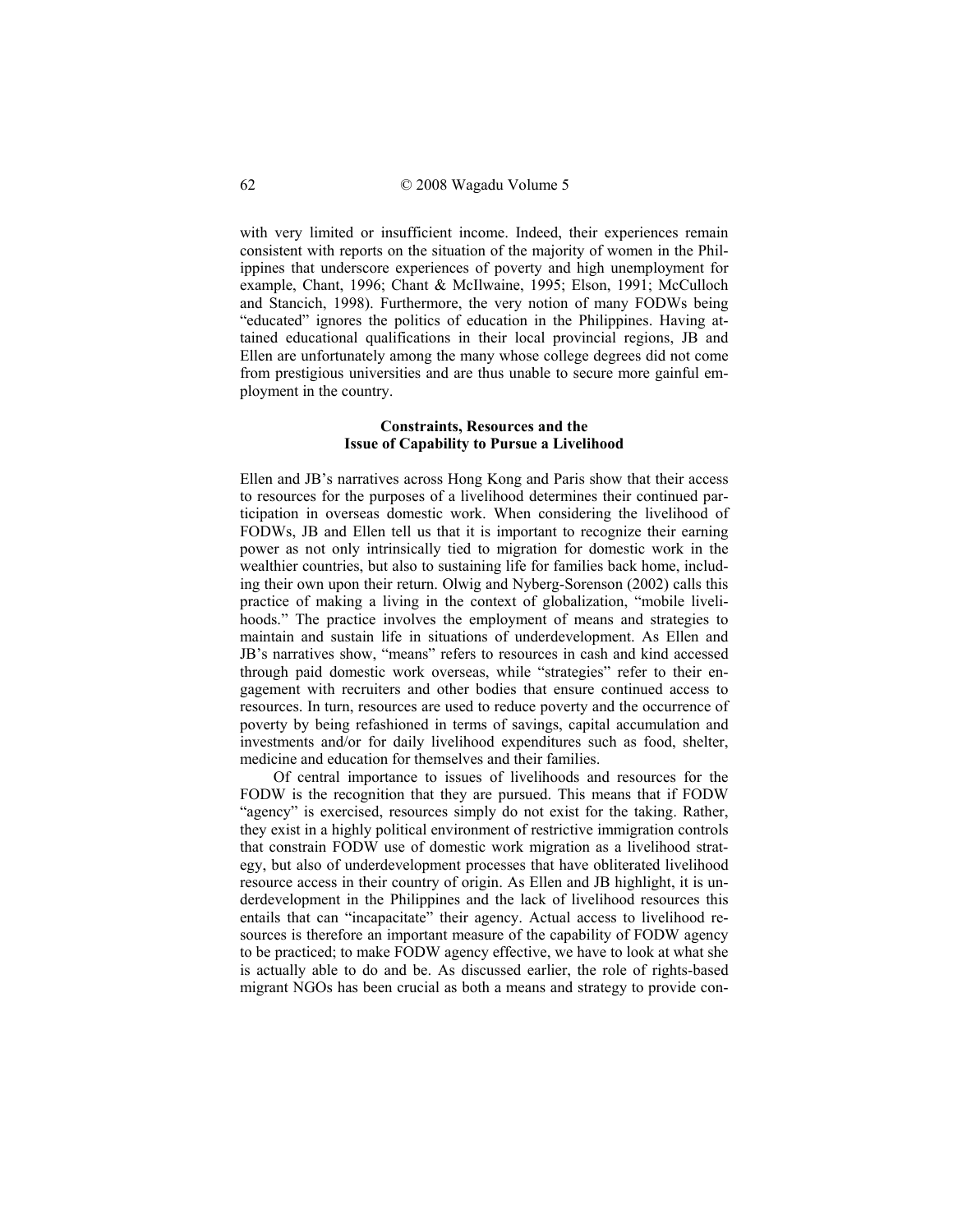tinued access to overseas domestic work by opposing immigration and migrant domestic labor policies. However, their inefficacy was also highlighted, pointing in particular to a poor articulation of what rights actually constitute in the case of FODWs, and how they can best be articulated in the context of underdevelopment.

## The Value of Nussbaum's Capabilities Approach<sup>17</sup>

Martha Nussbaum's Capabilities Approach (CsA) provides a theoretical framework within which to directly link issues of human rights with FODW agency, how in turn, they link with livelihood resources. The CsA is a broad and multi-dimensional framework for evaluating individual well-being and the intrinsic experience of development and justice entailed. The CsA argues for a concept of human development to challenge the economic growthcentred orthodox model of measuring development within a country, and thus articulates resources qualitatively rather than quantitatively. Development is seen in "human" terms: in terms of a quality of life and what people are able to do and be, rather than as a measure of how many resources people have or are given by the state. This departure from treating people as factors of production to seeing them instead as agents of production foregrounds the immediacy of capability over functionality. As Nussbaum (2002) puts it, "about a variety of functionings . . . of central importance to a human life, we ask, is the person capable of this or not?" (p. 127). In this way, the CsA finds both theoretical and practical resonance with human rights: capability is seen as a pre-requisite to what a person can actually do and be.

Theoretically, Nussbaum (see especially, 2002; 2005) explains the relationship of capability with human rights through what she terms the "basic," the "internal," and the "combined" aspects of capabilities. Basic capabilities refer to capabilities that are innate to the human condition such as that of practical reason and imagination. Internal capabilities refer to "states of the person herself that are, so far as the person herself is concerned, sufficient conditions for the exercise of the requisite functions." Combined capabilities are "internal capabilities combined with suitable external conditions for the exercise of the function" (2002, p. 132). Through these dimensions of capability, Nussbaum shows how human rights can be understood in two distinct yet integral ways. First, rights can be understood in terms of basic capabilities as "prior to and a ground for the securing of a capability" (2002, p.136). Thus, to take for example, a FODWs' call for a right to a livelihood even when her circumstances obviously do not secure such a right to her, Nussbaum (2002, p. 135) here would argue that, "just in virtue of being human, a [FODW] has a justified claim to have the capability secured to her." Secondly, rights can be understood as equivalent to combined capabilities. In this regard, "to secure a right to a [person] is to put them in a position of capability to go ahead with choosing that function if they should so desire" (2002, p.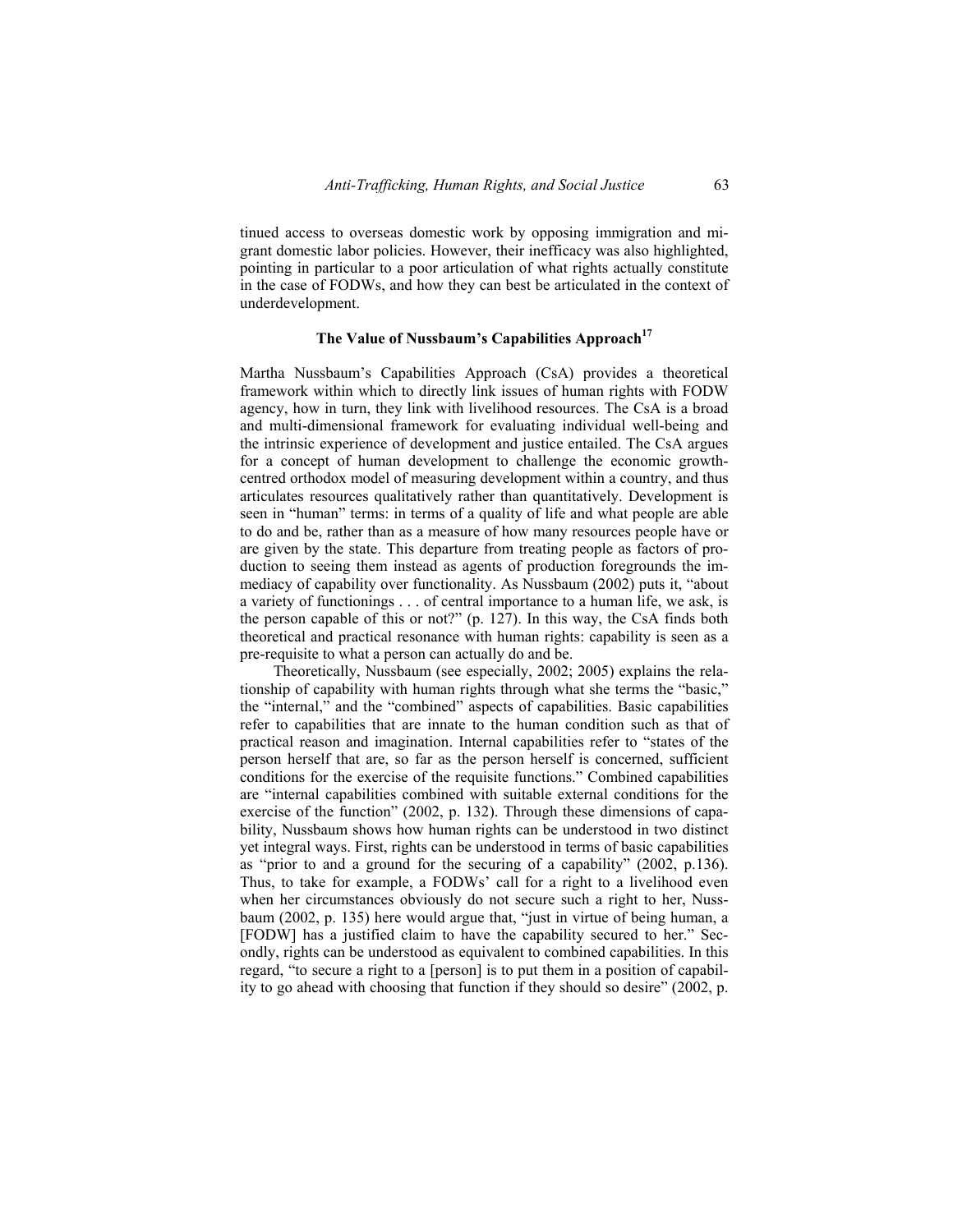135). Because people cannot function without basic capabilities, and cannot function freely as they see fit for their own circumstances without combined capabilities, Nussbaum (2002, p. 131) argues, "capability, not functioning, is the political goal." In this way, capabilities can be seen to provide an informational base that allows tangible and achievable outcomes for the highly abstract and highly contentious notion of human rights. Not only does a CsA define what it means to secure a person's rights, it also ensures the explicit inclusion of the larger structural context involved in securing a person's rights or "combined capabilities." As Nussbaum (2005) asserts, the CsA "makes it clear that securing a right to someone requires making the person really capable of choosing that function . . . [and] makes it clear that all human rights have an economic and material aspect" (p. 175).

In practical terms, Nussbaum has captured the intrinsic relationship between capability and rights by creating a working list of capabilities to ensure that certain capabilities essential to a quality of life are constitutionally secured to the individual. Nussbaum argues for a Capabilities Constitution because the rights approach with particular regard to individuals in the developing world vulnerable to unemployment, hunger, and other resourcechallenged situations has proven futile both in theoretical epistemological and practical/enforceable terms. The existing provisions for livelihood, development, economic and social security in various international human rights declarations and conventions are exclusively state-oriented. The very methodology of setting up such conventions are also state-dependent. In contrast, understanding rights as a person's capability transcends the traditional distinction between the private realm of the family and the public sphere within human rights approaches. It also transcends the traditional distinction between state action and state inaction in implementing rights since securing capability in a person will necessarily require state action to provide the economic and material resources necessary to secure that capability.

The articulation of rights in terms of capabilities also serves an important role in providing a basis from which to understand the relationship of agency and capability in the FODW context. Approaching rights from a capability perspective enables a richer appreciation of rights and capabilities as issues of human security rather than human agency i.e. "making the person really capable of choosing that function." A human security paradigm centralises the problems of unequal human development as FODWs experience and respond to it; as a problem rooted, but also structured transnationally by their lives in the host country, as well as back in their homeland. If a Capability Approach "allows comparisons between individuals and across nations as to how well they are doing" (Nussbaum, 2002, p. 122), then as economically disadvantaged individuals from an economically disadvantaged nation, FODWs are not doing so well. They remain deprived of commodities, incomes and other resources, but more specifically, of "combined capabilities." "Educated" Filipinas, for example, share much in common with many edu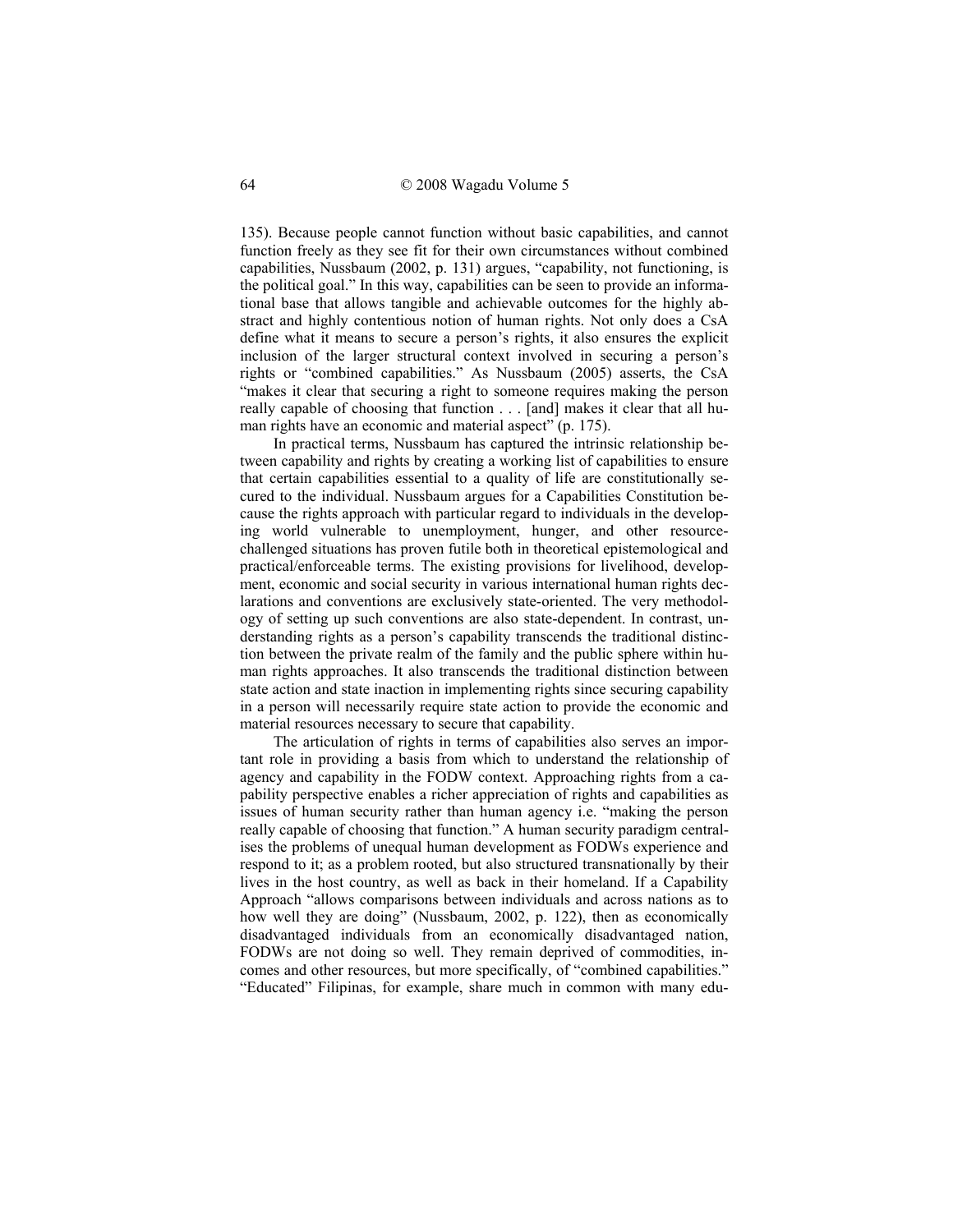cated women in Kerala who cannot find jobs other than sex work in Delhi (Nussbaum 2005, p. 180). The FODWs' standard of living is thus precarious and largely dependent not only on their maintained presence in the host locale, but also on their capability to function or practice their agency within it. In this light, it becomes possible to see that FODW agency requires capability to successfully mediate victimisation; agency in itself is insufficient.

It is a valuable characteristic of the CsA that exposing the limitations of both "rights" and "agency" it fortifies them with capabilities and capability, respectively. As such, it is able to provide the basis from which a theoretical framework for correcting the conflation of rights with agency is achieved.<sup>18</sup> In both theoretical and practical terms, it illuminates the FODW agency in a more accurate context of FODW capability as the right to access resources in overseas domestic work for the function of sustaining a livelihood. Shifting thus, the FODWs' orientation of her agency from its right to its capability to be practiced, it becomes possible to grasp a more appropriate understanding of FODW agency that questions how far notions of their agency, which differ to the type of policy being promoted, can be imposed on them.

#### **Conclusion: Capability as the Political Goal**

The aim of this paper has been to question the current anti-trafficking discourse, using the experiences of a lack of capability of the victims/potential victims of trafficking such as those of FODWs. Although current approaches polarize understanding of the FODW situation in terms of the question "slavery or work?" Filipina experiences of domestic work in Paris and Hong Kong would seem to provide no conclusive evidence to support one or the other. Rather, they show that the issue of gainful work is of central importance to their livelihoods—so much that they would endure slave-like conditions to keep open the possibility of gainful employment, which, due to the combination of a "push" effect caused by their structural impoverishment in the sending country, and a "pull" by the global economic demand for domestic service, has become available only from overseas domestic work. Given this relationship between slavery/victim and work/agent, as "slaves of their hopes to work," must they choose between work and human rights? (Bals, 1999, p.190). Rather than frame the FODW situation in these dichotomous terms, this paper employed Nussbaum's Capabilities Approach to shift analyses from looking at the lack of choices/rights/agency for (F)ODWs to focusing on their capability to ensure ongoing access to both work and rights. Indeed, as Ellen and JB articulate in this paper, the choice between work and rights should be more accurately viewed as a choice between work (in the host locale) and no work (back in the Philippines).

Taking into consideration the highly constraining environment of overseas domestic work to FODW agency, the paper sought to foreground the central issue of capability to make the issue of protection clearer for both re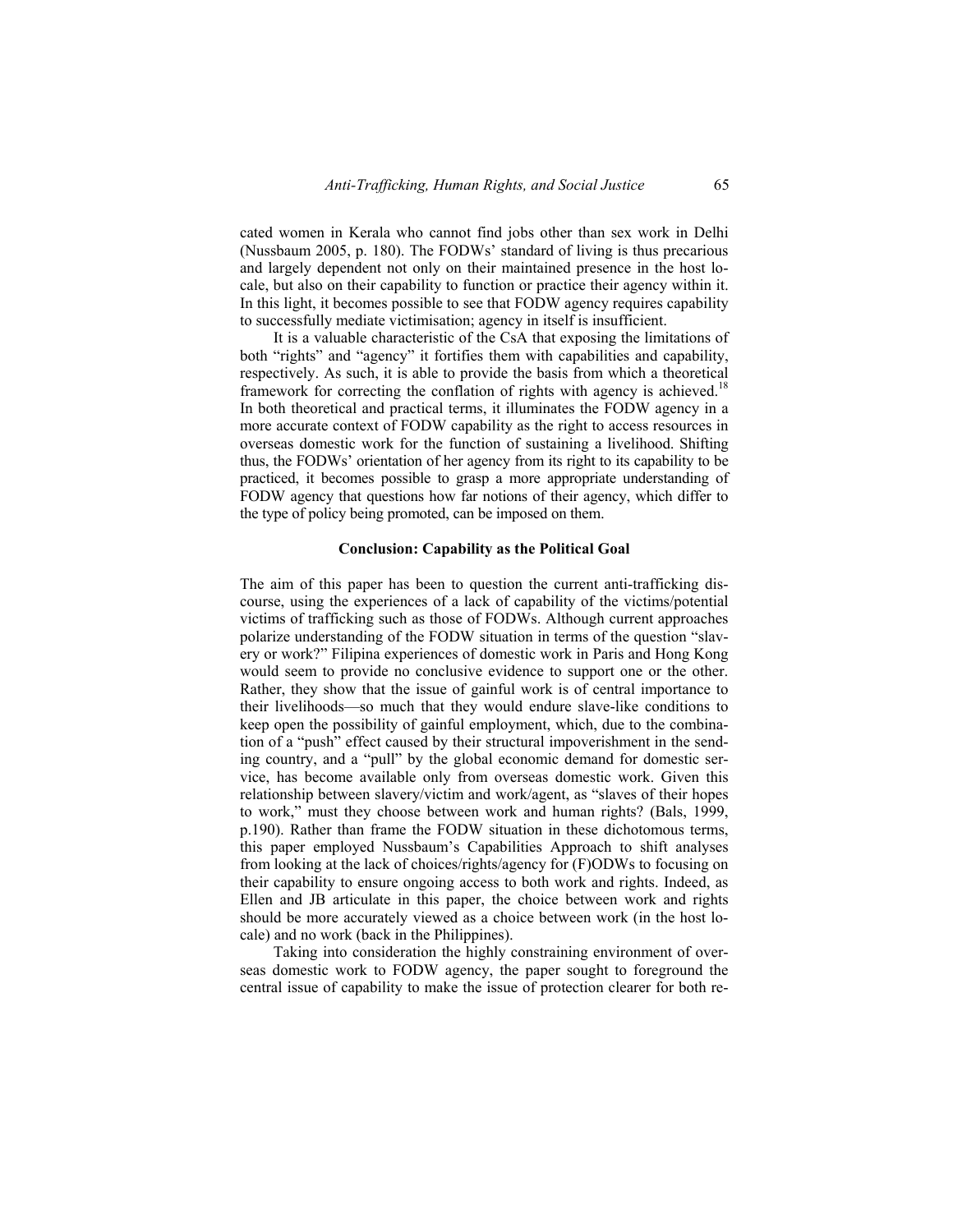66 © 2008 Wagadu Volume 5

searchers and policymakers: protecting FODW human rights does not guarantee livelihoods, but protecting their livelihood creates the opportunity or capability for securing human rights. Through a Capabilities Approach therefore, it becomes possible to more accurately identify the issue of rights for the FODW as most primarily an issue of capability. However, without completely abandoning the fight for human rights, it is important to consider that the fight be defined in terms of capability. Fighting for capabilities instead of rights can avoid the inherent difficulties in the lack of political will by some states to implement, let alone consider, migrant workers' rights. As Nussbaum (2005: 175) has emphasized, "securing capability in a person will necessarily require state action to secure that capability." Furthermore, and most importantly, framing rights in the context of capability can allow the "victim" herself to reclaim her right for her intended and valued quality of life. So far it is only researchers, state-oriented policymakers and non-ODW based NGOs that have dominated both the discourse and actions on the reclaiming of this right. The practical feasibility of the Capabilities Approach will require further discussion. However, to end here for the moment, in serious recollection of the respondents' struggles to earn a livelihood, is to hopefully mark the beginning of a research and policy agenda that centralizes the issue of capability along with rights for (F)ODW empowerment.

# REFERENCES

- Aguilar, D., & Lacsamana, A. (Eds.). (2004). *Women and Globalization*. New York: Humanity Books.
- Agustìn, L. (2005). Migrants in the Mistress's House: Other Voices in the "Trafficking" Debate. *Social Politics*, 12(1), 96-117.
- Altink, S. (1995). *Stolen Lives: Trading Women into Sex and Slavery*. London: Scarlett Press.
- Anderson, B. (1996). *Overseas Domestic Workers in the European Union*. Utrecht: Report for Stichting Tegen Vrouwenhandel.
- Anderson, B. (2000). *Doing the Dirty Work? The Global Politics of Domestic Labor.* New York: Zed Books.
- Anderson, B., & O'Connell Davidson, J. (2003). *Trafficking—A Demand-Led Problem? A Multi-Country Pilot Study*. Sweden: Save the Children.
- Bakan, A. B., & Stasiulis, D. K. (Eds.). (1997). *Not One of the Family*. Toronto: University of Toronto Press.

Ball, R., & Piper, N. (2002). Globalisation and Regulation of Citizenship —

Filipino Migrant Workers in Japan. *Political Geography*, 21, 1013-1034.

Bals, M. (1999). *Les Domestiques Étrangères Au Canada: Esclaves De L'espoir*. Paris: Logiques sociales éditions de l'Harmattan.

Barber, P. G. (2000). Agency in Philippine Women's Labor Migration and Provisional Diaspora. *Women's Studies International Forum*, 23(4), 399-411.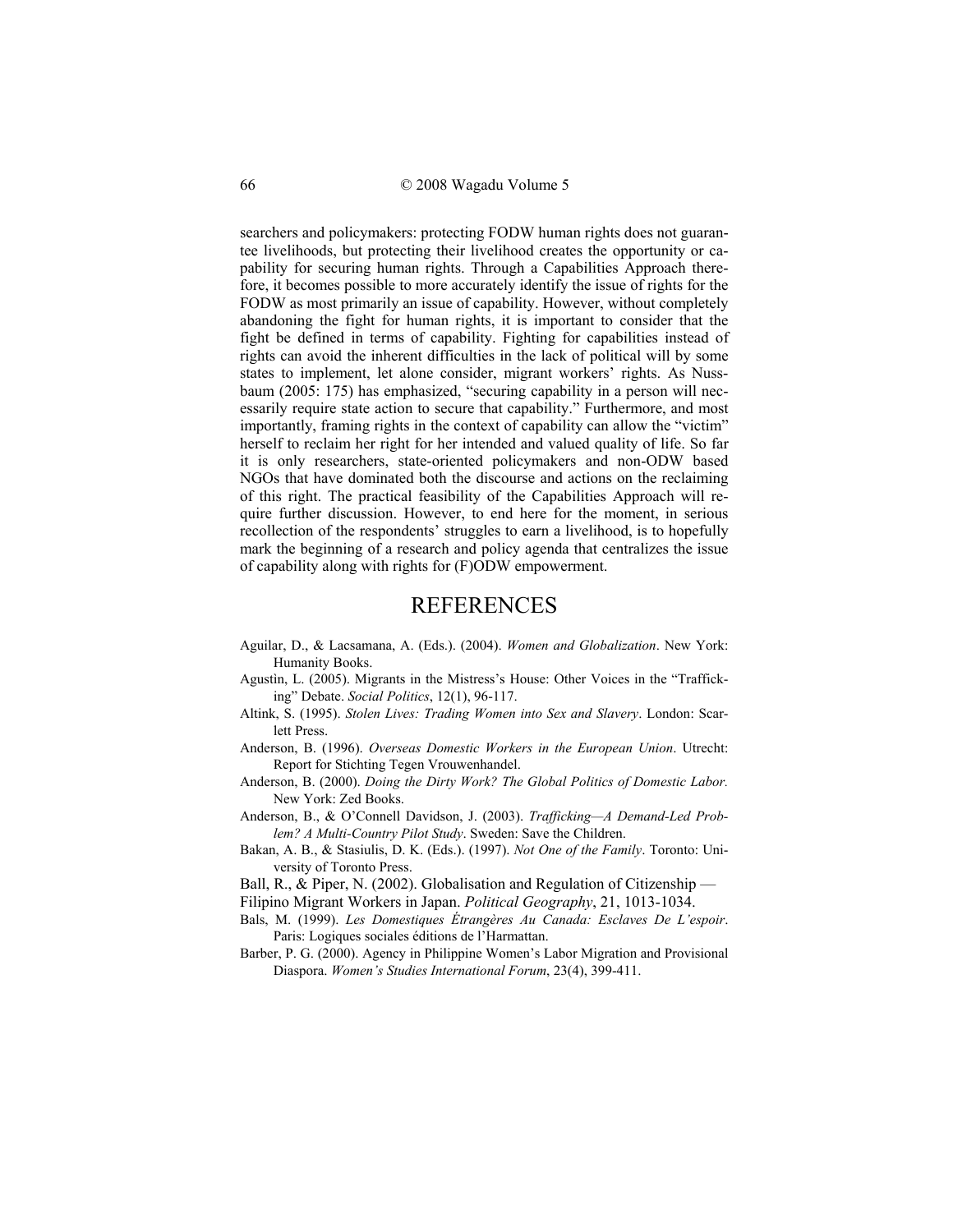- Battistella, G. (2002). *International Migration in Asia Vis À Vis Europe: An Introduction*. Asian and Pacific Migration Journal, 11(4), 405-414.
- Bell, D. A., & Piper, N. (2005). Justice for Migrant Workers? The Case of Foreign Domestic Workers in East Asia. In W. Kymlicka and H. Baogang, eds., *Multiculturalism in Asia* (pp. 196-222). Oxford: Oxford University Press.
- Blackett, A. (1998). Making Domestic Work Visible: The Case for Specific Regulation. Geneva: ILO Infocus Programme on Social Dialogue, Labor Law and Labor Administration.
- Briones, L. (2006). Beyond Agency and Rights: Capability, Migration and Livelihood in Filipina Experiences of Domestic Work in Paris and Hong Kong. [PhD thesis unpublished] Adelaide, Flinders University, Adelaide.
- Campani, G. (1993). Labor Markets and Family Networks: Filipino Women in Italy. In M. Morokvasic and R. Hedwig, eds., *Bridging States and Markets: International Migration in the Early 1990s* (pp. 191-205). Berlin: Sigma.
- Chang, K. (2000). Globalization and Its Intimate Others: Filipina Domestic Workers in Hong Kong. In M. H. Marchand and A. S. Runyan, eds., *Gender and Global Restructuring: Sightings, Sites and Resistances* (pp. 27-43). London, New York: Routledge.
- Chant, S. (1996). Women's Roles in Recessions and Economic Restructuring in Mexico and the Philippines. *GenEros*, 5(17), 25-38.
- Chant, S., & McIlwaine, C. (1995). *Women of a Lesser Cost: Female Labor and Foreign Exchange and Philippine Development*. London: Pluto Press.
- Cheng, S. A. (1996). Migrant Women Domestic Workers in Hong Kong, Singapore and Taiwan: A Comparative Analysis. *Asian and Pacific Migration Journal*, 5(1), 139-152.
- Chin, C. B. N. (1998). *In Service and Servitude: Foreign Female Domestic Workers and the Malaysian "Modernity" Project*. New York: Columbia University Press.
- Constable, N. (1997). *Maid to Order in Hong Kong: Stories of Filipina Workers*. New York: Cornell University Press.
- Council of Europe. (2001). *Domestic Slavery: Report to the Parliamentary Assembly*. Strasbourg: Committee on Equal Opportunities for Women and Men.
- Council of Europe. (2004). *Domestic Slavery: Servitude, Au Pairs and "Mail-Order Brides*." Strasbourg: Parliamentary Assembly.
- Cox, D. (1997). The Vulnerability of Asian Migrant Workers to a Lack of Protection and Violence. *Asian and Pacific Migration Journal*, 6(1), 59-75.
- De Dios, A. J. (1992). *Japayukisan*: Filipinas at Risk. In P. Beltran and A. J. De Dios, eds., *Filipino Women Overseas Contract Workers: At What Cost?* Manila: Goodwill Trading Co.
- Doezema, J. (2000). Loose Women or Lost Women? The Reemergence of the Myth of White Slavery in Contemporary Discourses of Trafficking in Women. *Gender Issues*, 18(1), 13-54.
- Doezema, J. (2002). Who Gets to Choose? Coercion, Consent, and the Un Trafficking Protocol. In R. Masika, ed., *Gender, Trafficking and Slavery* (pp. 20-27). Oxford: Oxfam GB.
- Ebron, G. (2002). Not Just the Maid: Negotiating Filipina Indentity in Italy, Intersections: Gender, History and Culture in the Asian Context (pp. Available: www.sshe.murdoch.edu.au/intersections/issue8/ebron.html): no. 8.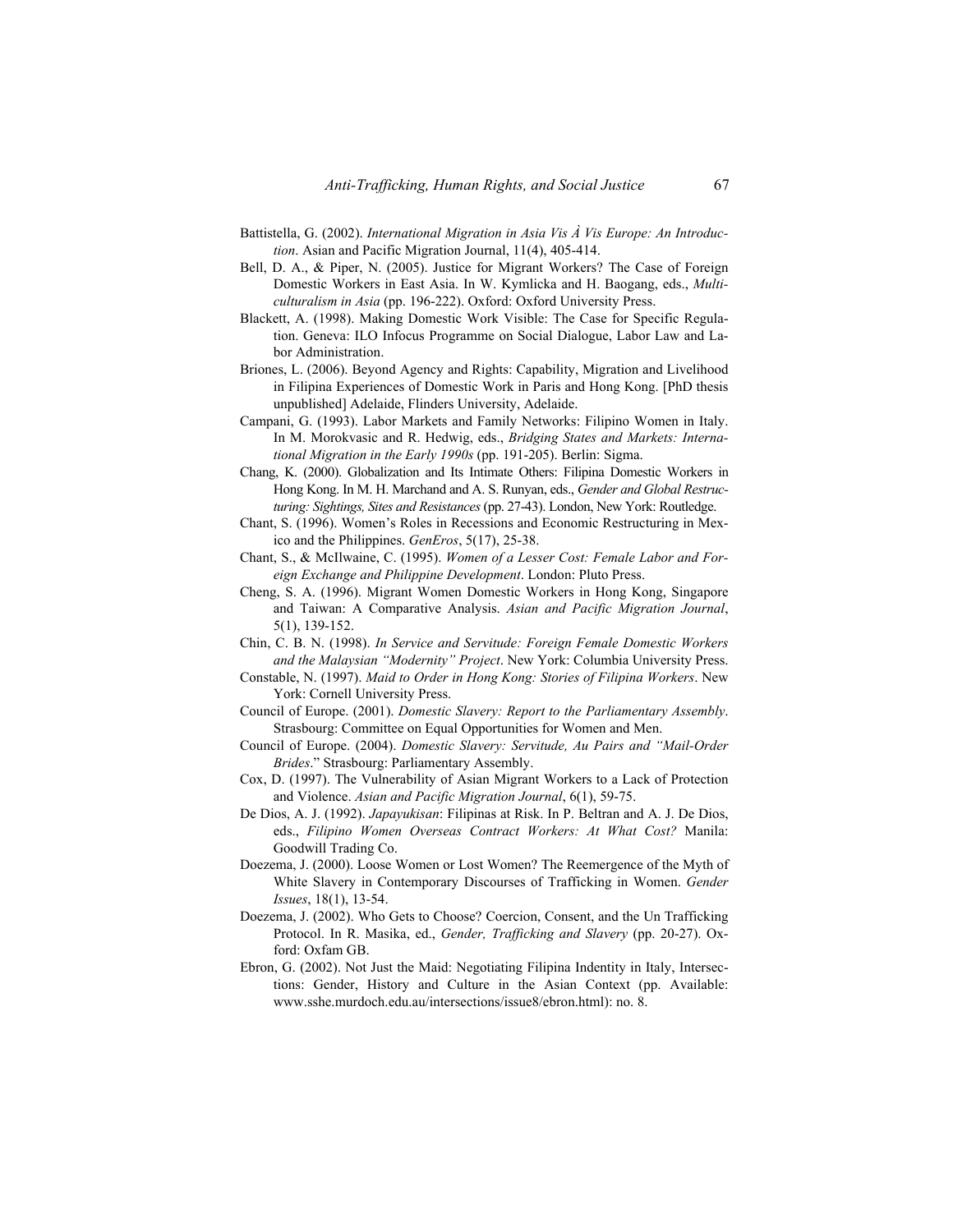- Ehrenreich, B., & Hochschild, A. R. (Eds.). (2002). *Global Woman: Nannies, Maids and Sex Workers in the New Economy*. New York: Henry Holt and Company.
- Elson, D. (1991). Male Bias in Macro-Economics: The Case of Structural Adjustment. In D. Elson, ed., *Male Bias in the Development Process*. Manchester: Manchester University Press.
- Ford, M. (2001). Indonesian Women as Export Commodity: Notes from Tanjung Pinang. *Labor and Management in Development Journal*, 2(5), 2-9.
- Gibson, K., Law, L., and McKay, D. (2001). Beyond Heroes and Victims: Filipina Contract Migrants, Economic Activism and Class Transformations. *International Feminist Journal of Politics*, 3(3), 365-386.
- Glenn, E. N. (1992). From Servitude to Service Work: Historical Continuities in the Racial Division of Paid Reproductive Labor. *Signs: Journal of Women in Culture and Society*, 18(1), 1-43.
- Heyzer, N., G. L. Nijeholt, and N. Weerakoon, eds., (1994). *The Trade in Domestic Workers: Causes, Mechanisms and Consequences of International Migration*. London and New Jersey: Zed Books.
- HKID. (2005). Hong Kong Immigration Department, Monthly Statistics for August 2005, Ref: Il/Int/E42561/2005, Hong Kong.
- Hondagneu-Sotelo, P. (1994). *Gendered Transitions: Mexican Experiences of Immigration*. Berkeley: University of California Press.
- Kempadoo, K. (1999). Slavery or Work? Reconceptualizing Third World Prostitution. *Positions*, 7(1), 225-237.
- Law, L. (2002). Sites of Transnational Activism: Filipino Ngos in Hong Kong. In B. Yeoh, P. Teo and S. Huang, eds., *Gender Politics in the Asia Pacific Region* (pp. 205-222). London and New York: Routledge.
- Lee, S. M. (1996). Issues in Research on Women, International Migration, and Labor. *Asian and Pacific Migration Journal*, 5(1), 5-26.
- Li, F. L. N., A. M. Findlay, and H. Jones. (1998). A Cultural Economy Perspective on Service Sector Migration in the Global City: The Case of Hong Kong. *International Migration*, 36(2), 131-158.
- Limanowska, B. (2004). Trafficking in Human Beings in Southeastern Europe. Geneva: joint UNICEF, OSCE-ODIHR and UNOHCHR report.
- Lindio-McGovern, L. (2003). Labor Export in the Context of Globalisation: The Experience of Filipino Domestic Workers in Rome. *International Sociology*, 18(3), 513-534.
- Massey, D., and J. E. Taylor, J. E., eds. (2006). *International Migration: Prospects and Policies in a Global Market*. Oxford: Oxford University Press.
- McCulloch, L., & Stancich, L. (1998). Women and (in)Security: The Case of the Philippines. *Pacific Review*, 11(3), 16-43.
- Mies, M. (1998). *Patriarchy and Accumulation on a World Scale: Women in the International Division of Labor*. London: Zed Books.
- Misra, J., Woodring, J., & Merz, S. (2005). The Globalization of Carework: Immigration, Economic Restructuring, and the World System. Paper presented at the Paper presented at the 'International Conference on Migration and Domestic Work in *Global Perspective*, Wassenar, Amsterdam, May 26-29.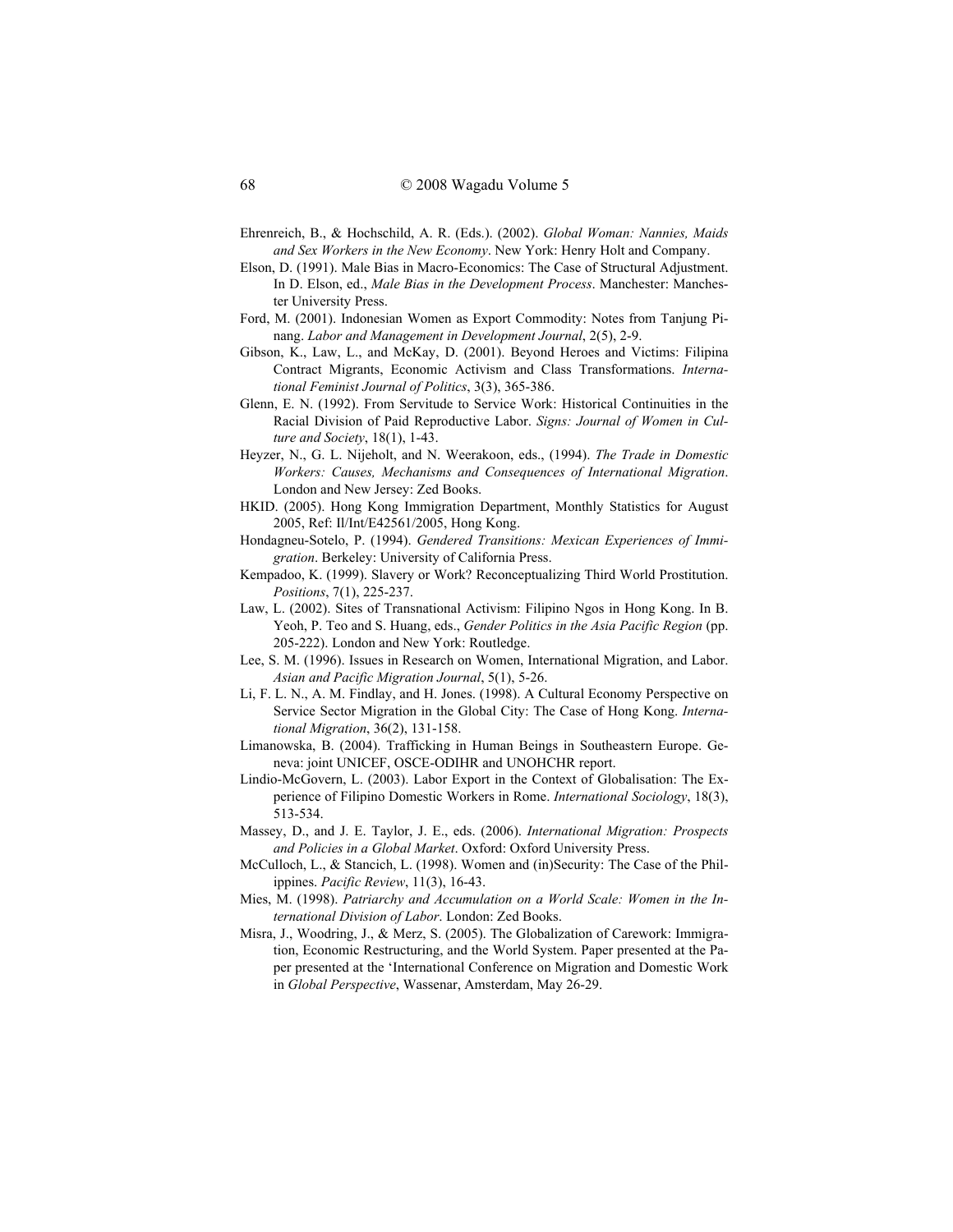- Momsen, J. H. (1999). Victim or Victor? In J. Henshall Momsen, ed. *Gender, Migration and Domestic Service* (pp. 1-20). London and New York: Routledge.
- Morokvasic, M. (1984). *Migrant Women in Europe: A Comparative Perspective*. Paris: UNESCO.
- Mozère, L. (2001). *La Philippine Ou La " Mercédès Benz " Des Domestiques. Entre Archaïsme Et Mondialisation. Carrières De Femmes Dans L'informalité. Sextant*(15-16), 297-317.
- Mozère, L., Maury, H., Fijalkow, Y., Dahan, V., & Lenhart, C. (2001). *Petites Métiers Urbains Au Féminin Ou Comment Échapper À La Précarisation. Migration et Etudes*, Sept -Oct, No. 101, 1-6.
- Narula, R. (1999). Cinderella Need Not Apply: A Study of Paid Domestic Work in Paris. In J. Henshall Momsen, eds., *Gender, Migration and Domestic Service* (pp. 148-163). London: Routledge.
- Nussbaum, M. (1988). Nature, Functioning and Capability: Aristotle on Political Distribution. Oxford Studies in *Ancient Philosophy* Supplementary Volume, 145- 184.
	- -. (1992). Human Functioning and Social Justice: In Defense of Aristoteliam Essentialism. *Political Theory*, 20(2), 202-246.
- -. (1995). Human Capabilities, Female Human Beings. In M. Nussbaum & J. Glover (Eds.), *Women, Culture and Development: A Study of Human Capabilities* (pp. 61-115). Oxford: Clarendon Press.
- ———. (1998). Public Philosophy and International Feminism. *Ethics*, 108, 762-796.
- ———. (2000). *Women and Human Development: The Capabilities Approach*. Cambridge: Cambridge University Press.
- ———. (2002). Capabilities and Human Rights. In P. De Grieff and C. Ciaran, eds., *Global Justice: Transnational Politics* (pp. 117-150). London, Cambridge, Massachusettes: The MIT Press, London.
- ———. (2003). Capabilities as Fundamental Entitlements: Sen and Social Justice. *Feminist Economics*, 9(2,3), 33-59.
- ———. (2004). Beyond the Social Contract: Capabilities and Global Justice. *Oxford Development Studies*, 32(1), 3-18.
	- ———. (2005). Women's Bodies: Violence, Security, Capabilities. *Journal of Human Development*, 6(2), 167-183.
	- ———. (2006). *Frontiers of Justice: Disability, Nationality, Species, Membership*. Cambridge: Harvard University Press.
- O'dy, S. (2001). *Esclaves En France*. Paris: Albin Michel.
- Olwig, K. F., & Nyberg-Sorensen, N. (2002). Mobile Livelihoods: Making a Living in the World. In K. F. Olwig and N. Nyberg-Sorensen, eds., *Work and Migration: Life and Livelihoods in a Globalizing World* (pp. 1-20). London and New York: Routledge.
- Parreñas, R. S. (2000). Migrant Filipina Workers and the International Division of Reproductive Labor. *Gender and Society*, 14(4), 560-580.
- Parreñas, R. S. (2001). *Servants of Globalisation: Women, Migration and Domestic Work*. California: Stanford University Press.
- Parreñas, R. S. (2005). *Children of Global Migration: Transnational Families and Gendered Woes*. Stanford, California: Stanford University Press.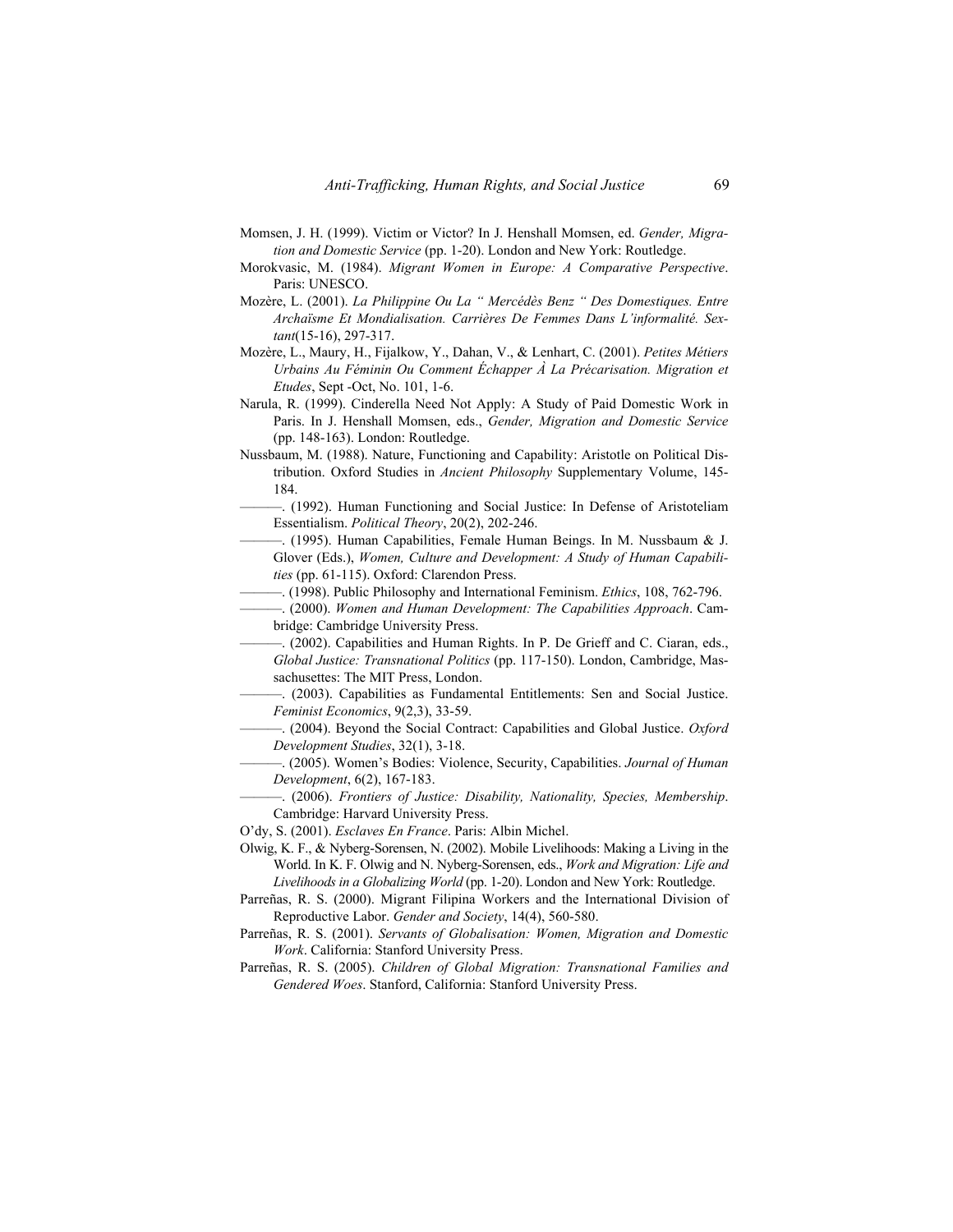- Pécoud, A., and P. de Guchteneire. (2004). Migration, Human Rights and the United Nations: An Investigation into the Low Ratification Record
- of the Un Migrant Workers Convention. *Global Migration Perspectives* No. 3, Global Commission on International Migration, Geneva.
- ———. (2005). Migration without Borders: An Investigation into the Free Movement of People. *Global Migration Perspectives* No. 27, Global Commission on International Migration, Geneva.
- Piper, N. (2005). A Problem by a Different Name? A Review of Research on Trafficking in South-East Asia and Oceania. In G. Laczko and E. Gozdziak, eds., *Data and Research on Human Trafficking: A Global Survey* (pp. 203-234). Geneva: International Organisation for Migration.
- Pratt, G. (1997). From Registered Nurse to Registered Nanny: Discursive Geographies of Filipina Domestic Workers in Vancouver, B.C. *Economic Geography*, 75(3), 215-236.
- Sassen, S. (1984). Notes on the Incorporation of Third World Women into Wage Labor through Immigration and Offshore Production. *International Migration Review*, 18(4), 1144-1167.
- Sassen, S. (1988). *The Mobility of Labor and Capital: A Study in International Investment and Labor Flow*. Cambridge: Cambridge University Press.
- Sassen, S. (1998). *Globalization and Its Discontents: Essays on the Mobility of People and Money*. New York: The New York Press.
- Sassen, S. (2002a). Global Cities and Survival Circuits. In B. Ehrenreich and A. R. Hochschild, eds., *Global Woman: Nannies, Maids and Sex Workers* (pp. 254- 274). New York: Henry Holt and Company.
	- ———. (2002b). Women's Burden: Countergeographies of Globalization and the Feminization of Survival. *The Nordic Journal of International Law*, 7(2), 231- 262.
- Schwenken, H. (2003). Respect for All: The Political Self-Organization of Female Migrant Domestic Workers in the European Union. Refuge: *Canada's Periodical on Refugees*, 21(3), 45-52.
- Schwenken, H. (2005). "Domestic Slavery" Versus "Workers Rights": Political Mobilizations of Migrant Domestic Workers in the European Union. Working Paper 116, the Center for Comparative Immigration Studies, University of California, San Diego.
- Sim, A. (2002). Organising Discontent: Ngos for Southeast Asian Migrant Workers in Hong Kong. Working Paper Series No. 18, Southeast Asia Research Centre, City University of Hong Kong.
- Social Alert. (2000). *Invisible Servitude: An in-Depth Study on Domestic Workers in the World—Description and Recommendations for Global Action*. Brussels: Research on Human Rights Series.
- Stalker, P. (2000). *Workers without Frontiers: The Impact of Globalization on International Migration*. Colorado: Lynne Rienner.
- Stasiulis, D., and A. B. Bakan. (1996). Structural Adjustment, Citizenship and Foreign Domestic Labor: The Canadian Case. In I. Bakker, ed., *Rethinking Restructuring: Gender and Change in Canada*. Toronto: University of Toronto Press.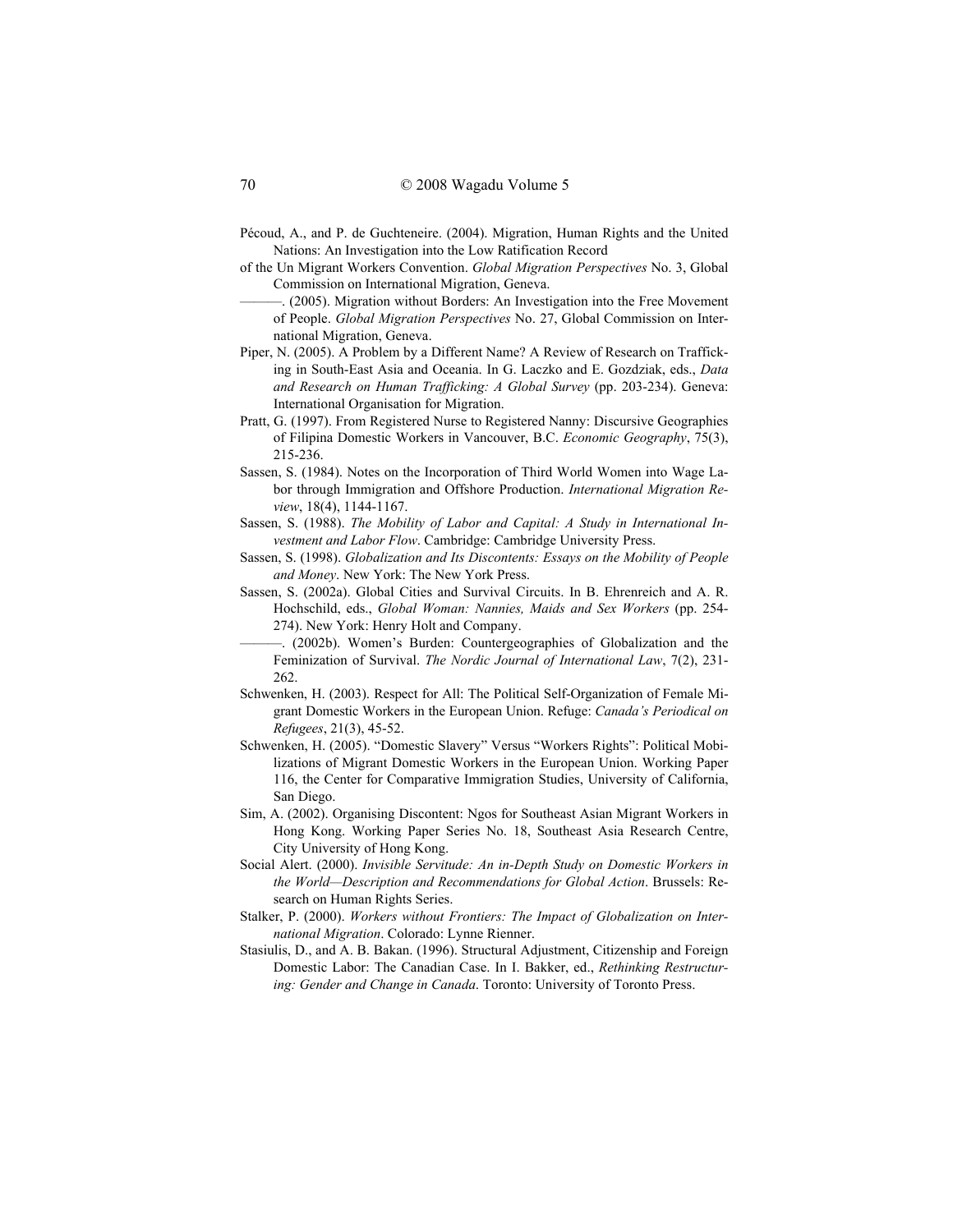———. (1997). Regulation and Resistance: Strategies of Migrant Domestic Workers in Canada and Internationally. *Asian and Pacific Migration Journal*, 6(1), 31-57.

- ———. (2000). Negotiating Citizenship: The Case of Foreign Domestic Workers in Canada (West Indians and Filipinos). In K. Willis and B. Yeoh, eds., *Gender and Migration* (pp. 383-410). Cheltenham, Northhamptom: Edward Elgar.
- Tacoli, C. (1999). International Migration and the Restructuring of Gender Asymmetries: Continuity and Change among Filipino Labor Migrants in Rome. *International Migration Review*, XXXIII(3), 658-682.
- Tam, V. C. W. (1999). Foreign Domestic Helpers in Hong Kong and Their Role in Childcare Provision. In J. Henshall Momsen, ed., *Gender, Migration and Domestic Service* (pp. 263-276). London: Routledge.
- Torrés, D. (1996). *Esclaves*. Paris: Phebus.
- van den Anker, C. (2004). Introduction: Combating Contemporary Slavery. In *The Political Economy of New Slavery* (pp. 1-14). New York: Palgraves Macmillan.
- Vaz Cabral, G. (2001). *Les Formes Contemporaines D'esclavage Dans Six Pays De L'union Européene: Autriche, Belgique, Espagne, France, Grande-Bretagne, Italie*. Paris: Comité Contre L'Esclavage Modern (CCEM).
- Yamanaka, K., & Piper, N. (2003). An Introductory Overview. *Asian and Pacific Migration Journal*, 12(1-2), 1-20.

#### **Notes Chapter Four**

- <sup>1</sup> The full name of this international protocol is the "Protocol to Prevent, Suppress and Punish Trafficking in Persons, especially Women and Children, Supplementing the United Nations Convention against Transnational Organized Crime."
- $2$  In this paper, I use "Hong Kong" as the abbreviated version of the Hong Kong Special Administrative Region of China. 3
- <sup>3</sup> The study was conducted from September to November 2003. For full details on the methodology, see Briones (2006). 4
- <sup>4</sup> In this regard, I could have chosen any two similarly contrasting destinations such as Germany and Canada, respectively, New York and Riyadh, respectively and so on. For purposes of research feasibility, Paris and Hong Kong seemed to me to be two sites in which I could undertake my research relatively quickly, safely (e.g., I would not have felt safe in Riyadh) and comprehensively. In addition, little was written about the situations of FODWs in Paris in contrast to the wide media coverage of migrant domestic workers' 'slavery' there. I thought that Paris (and because I also had sufficient French language skills) would provide the required stark contrast from the abundantly written situation of documented
- FODWs in Hong Kong. 5 While I was not able to speak with those who experienced the worst forms of slavery, which usually entail house imprisonment, contact with those recovering in a shelter enabled insights into these conditions. For example, I met Lani, who was living in a shelter in Paris, two weeks after an NGO had rescued her. Notably, Lani and the other respondents who 'reclassifed' their situations from slave to wageworker (Table 1) enabled further insight into the dynamics of FODW agency. The FODW names used here are pseudonyms.